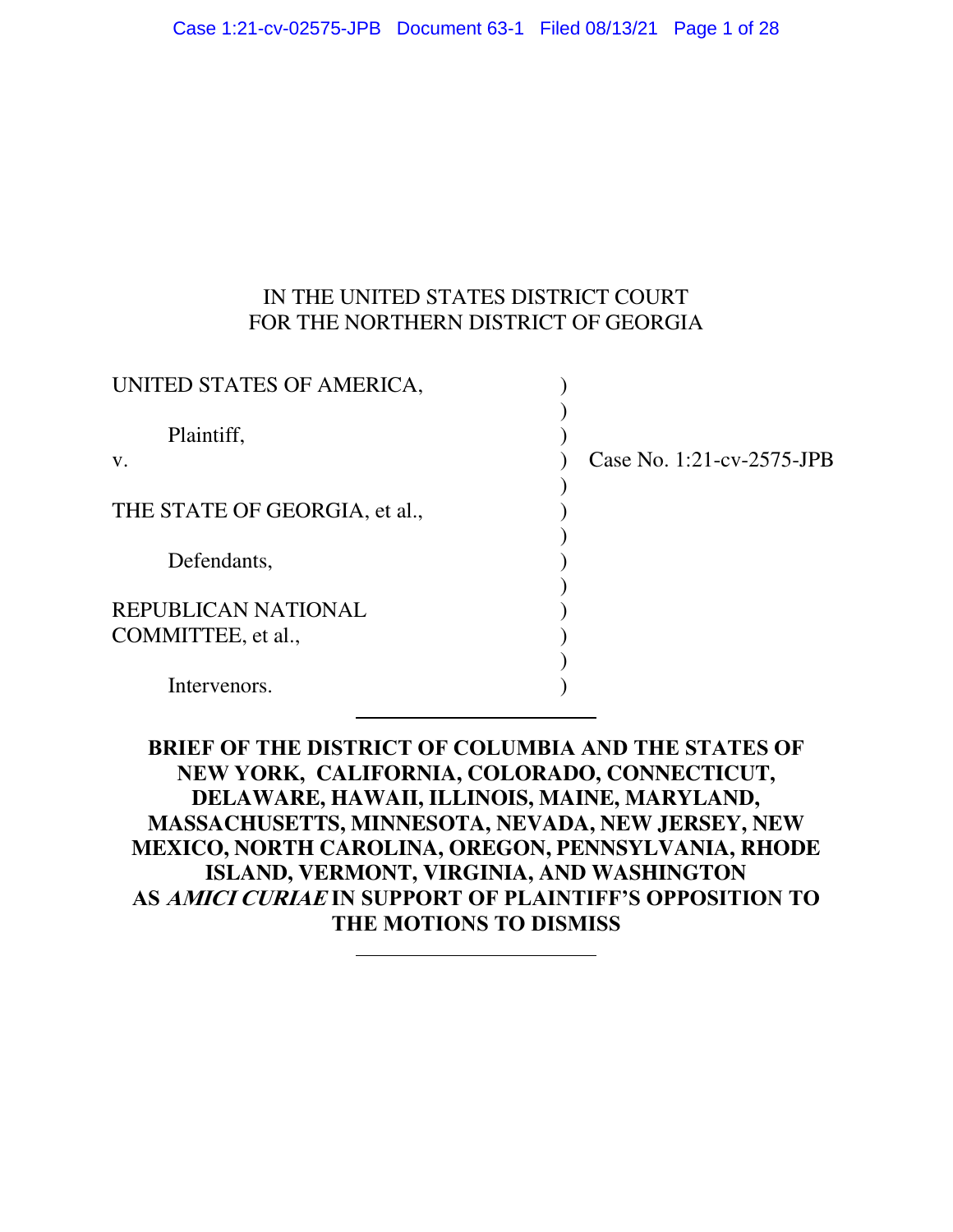# **TABLE OF CONTENTS**

| Contextual And Circumstantial Evidence Are Sufficient To           |  |
|--------------------------------------------------------------------|--|
| II. SB 202's Characteristics Heighten The Likelihood Of Pretext 10 |  |
|                                                                    |  |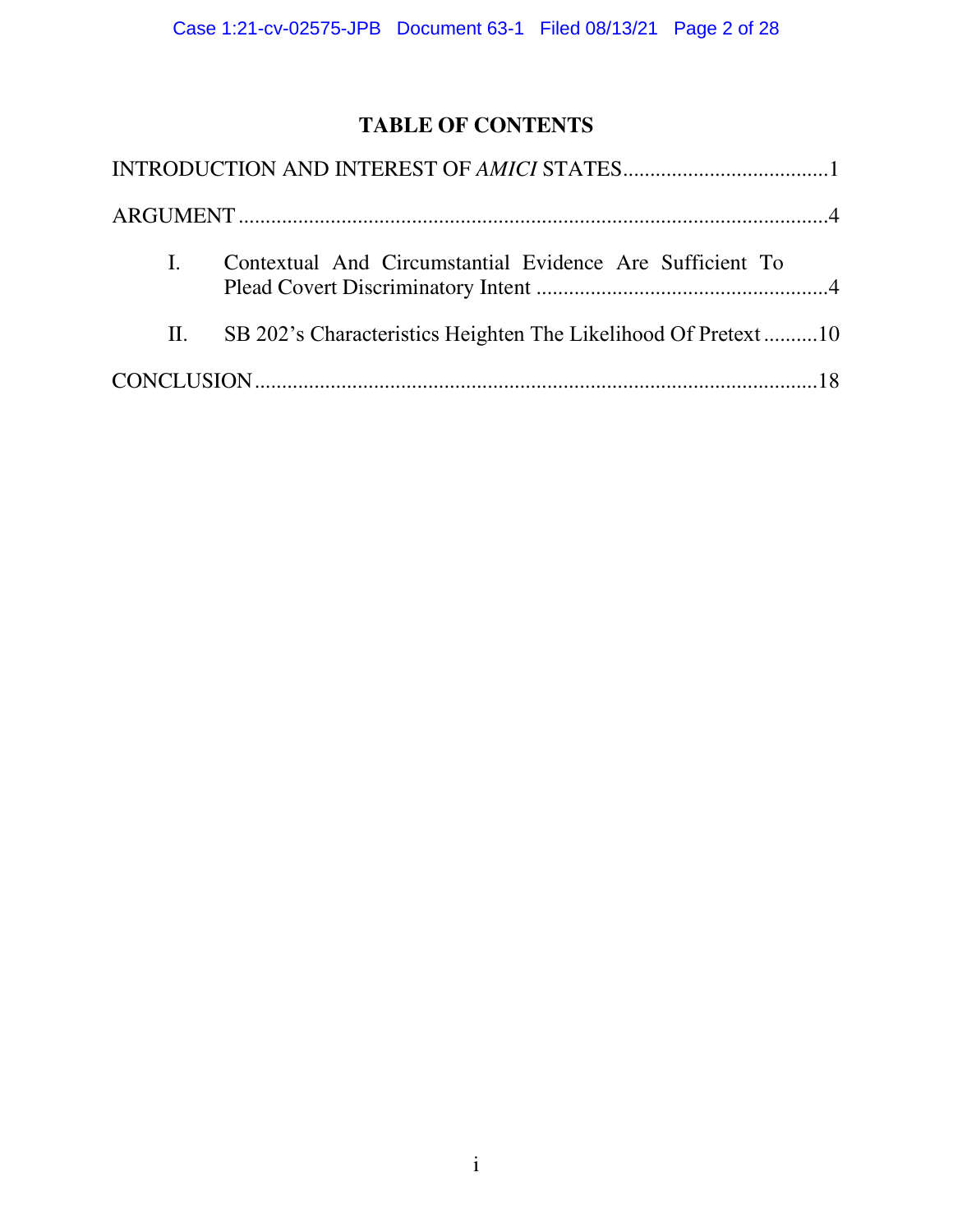## **TABLE OF AUTHORITIES**

### *Cases*

| Church of the Lukumi Babalu Aye, Inc. v. City of Hialeah,           |
|---------------------------------------------------------------------|
|                                                                     |
| Crawford v. Marion Cnty. Election Bd., 553 U.S. 181 (2008) 16, 17   |
|                                                                     |
|                                                                     |
|                                                                     |
|                                                                     |
|                                                                     |
|                                                                     |
|                                                                     |
| Reeves v. Sanderson Plumbing Prod., Inc., 530 U.S. 133 (2000) 4, 17 |
|                                                                     |
|                                                                     |
|                                                                     |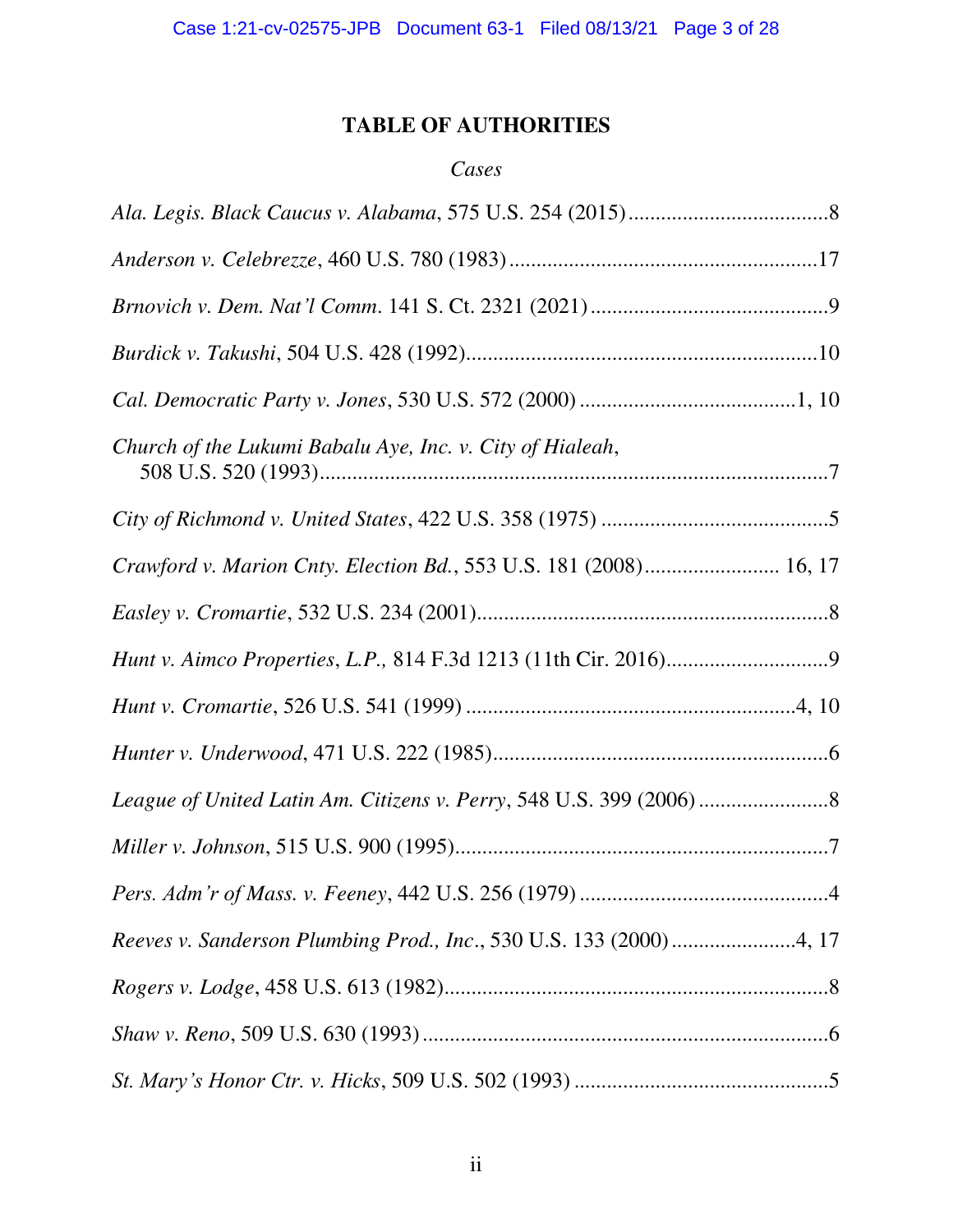| Stout by Stout v. Jefferson Cnty. Bd. of Educ.,          |  |
|----------------------------------------------------------|--|
|                                                          |  |
|                                                          |  |
| Village of Arlington Heights v. Metro. Hous. Dev. Corp., |  |
|                                                          |  |
|                                                          |  |
|                                                          |  |
|                                                          |  |
|                                                          |  |
|                                                          |  |

# **Statutes and Bills**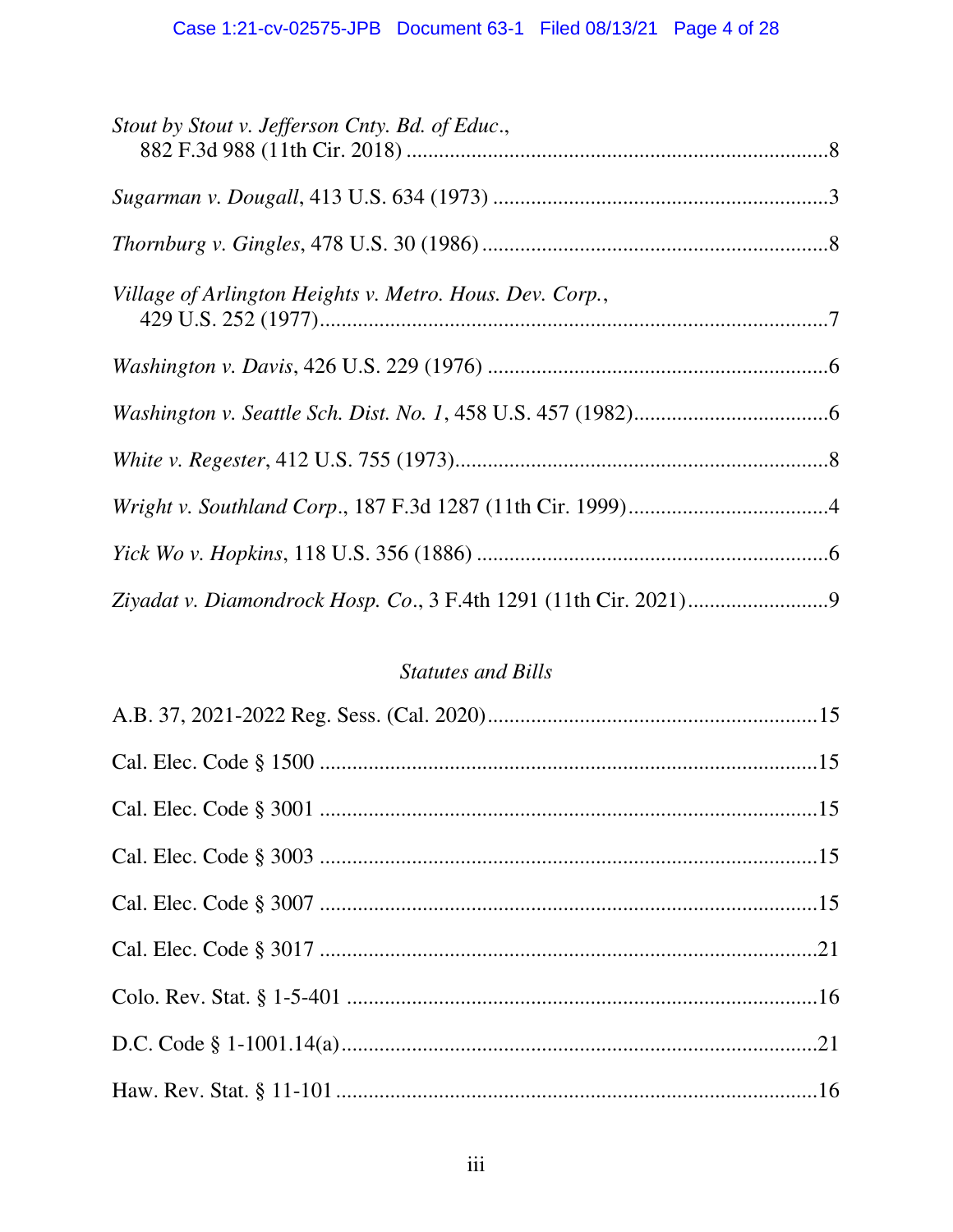## *Other Authorities*

| Associated Press, AG William Barr: No Evidence of Fraud That'd Change                                                                                |  |
|------------------------------------------------------------------------------------------------------------------------------------------------------|--|
| Pat Beall et al., Here's Why Concerns About Absentee Ballot Fraud Are                                                                                |  |
| Ari Berman, Give Us the Ballot: The Modern Struggle for Voting Rights in                                                                             |  |
| Orville Vernon Burton, Tempering Society's Looking Glass:<br>Correcting Misconceptions About the Voting Rights Act of 1965 and                       |  |
| Edgardo Cortés et al., Preparing for Election Day: Deadlines for Running a                                                                           |  |
| Heritage Found., A Sampling of Recent Election Fraud Cases from Across the                                                                           |  |
| Amy Gardner & Matt Zapotosky, U.S. Attorney in Georgia: 'There's Just<br><i>Nothing To' Claims of Election Fraud, Wash. Post (Jan. 12, 2021)15</i>   |  |
| Elaine Kamarck & Christine Stenglein, Low Rates of Fraud in Vote-by-Mail<br>States Show the Benefits Outweigh the Risks, Brookings (June 2, 2020) 17 |  |
| Colleen Long & Ed White, Trump Thought Courts Were Key to Winning.                                                                                   |  |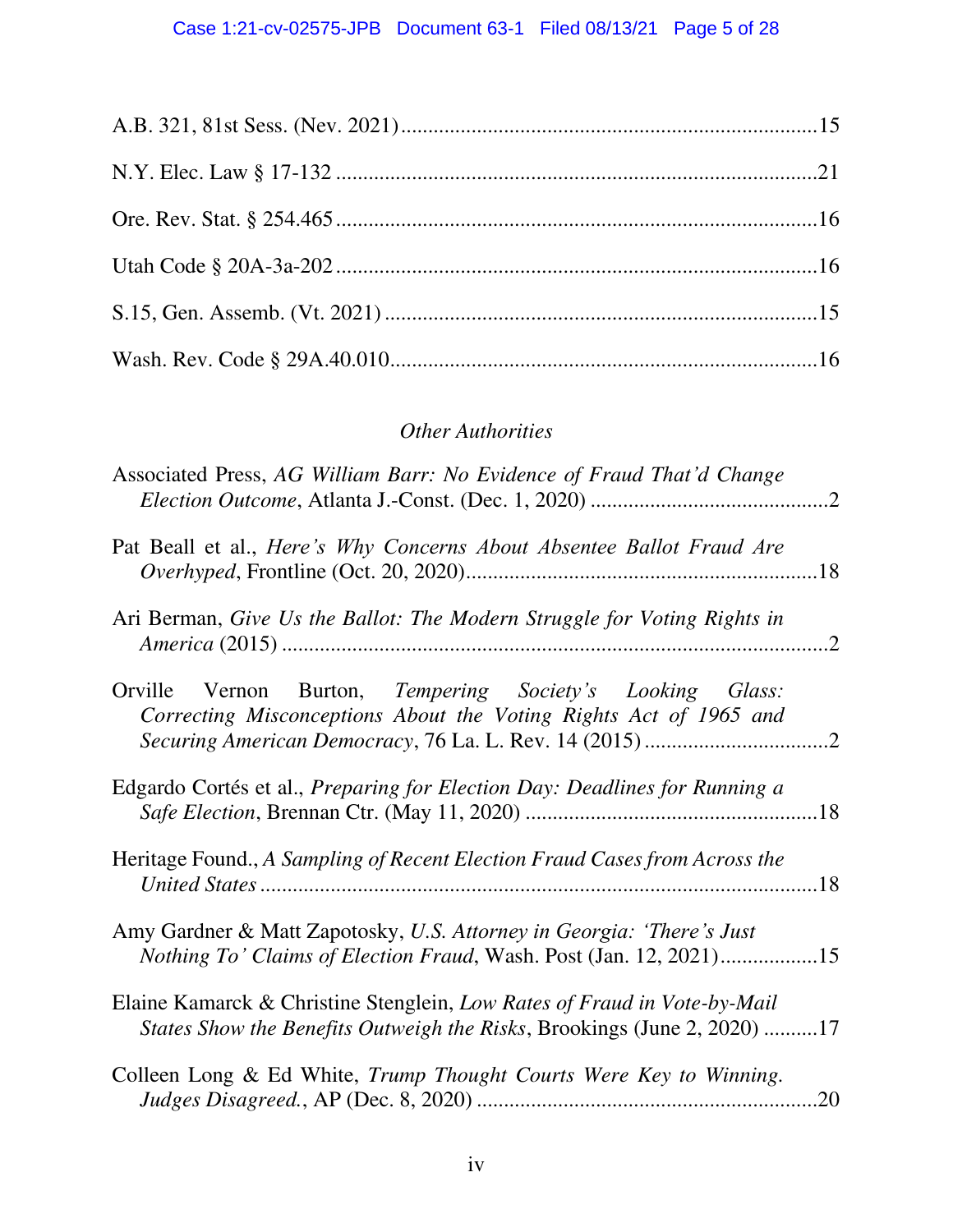| Mark Niesse, 5 Georgia Election Fraud Claims Explained, Atlanta J.-Const.                                                                         | .20 |
|---------------------------------------------------------------------------------------------------------------------------------------------------|-----|
| Press Release, Joint Statement from Elections Infrastructure Government<br>Coordinating Council & The Election Infrastructure Sector Coordinating |     |
| Elise Viebeck, Miniscule Number of Potentially Fraudulent Ballots in States<br>with Universal Mail Voting Undercuts Trump Claims About Election   |     |
|                                                                                                                                                   |     |
| Wendy R. Weiser, <i>The False Narrative of Vote-by-Mail Fraud</i> , Brennan Ctr.                                                                  |     |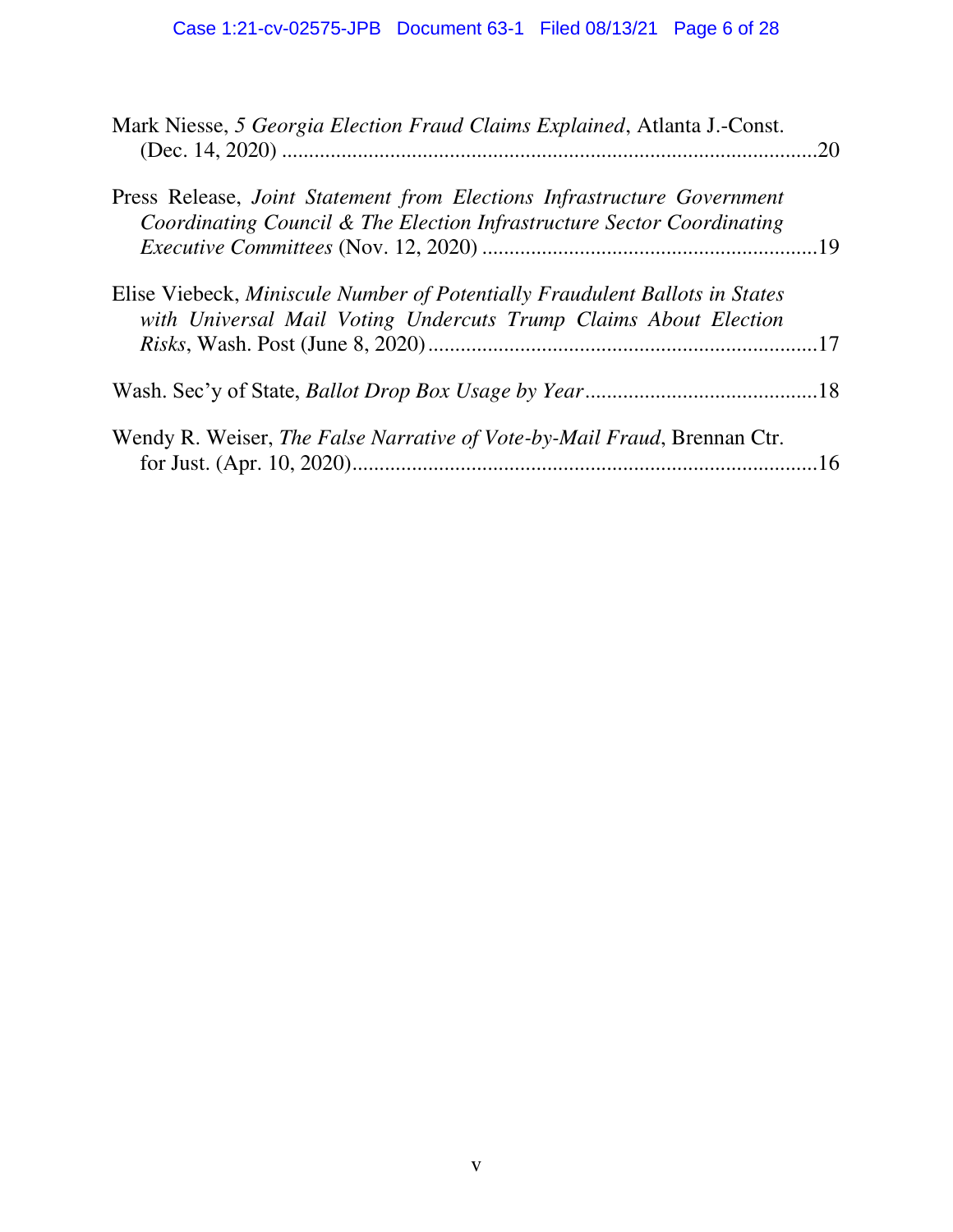## **INTRODUCTION AND INTEREST OF** *AMICI* **STATES**

<span id="page-6-0"></span>The District of Columbia and the State of New York, on behalf of themselves and the States of California, Colorado, Connecticut, Delaware, Hawaii, Illinois, Maine, Maryland, Massachusetts, Minnesota, Nevada, New Jersey, New Mexico, North Carolina, Oregon, Pennsylvania, Rhode Island, Vermont, Virginia, and Washington (collectively, "*Amici* States"), file this brief as *amici curiae* in support of the United States' opposition to the motions to dismiss.

Like Ohio and its fellow *amici*, the *Amici* States have a profound interest in protecting the integrity of their elections and in properly balancing voter opportunity against the threat of mistake, maladministration, or fraud. That weighty role is reserved primarily to the States by the Constitution, which allows States to "structur[e] and monitor[] the election process" in different ways, consistent with core principles of federalism. *Cal. Democratic Party v. Jones*, 530 U.S. 567, 572 (2000). No one disputes that States have significant discretion to structure their election systems as they see fit, within reason and as permitted by law, to pursue the legitimate interests of ensuring voter confidence, preventing fraud, and increasing consistency in election administration.

 But those interests must be real, not pretextual. Although States have leeway to pursue genuine, *bona fide* state interests, jurisdictions cannot invoke a legitimate interest as pretext to harm discrete blocs of unpopular voters. The history of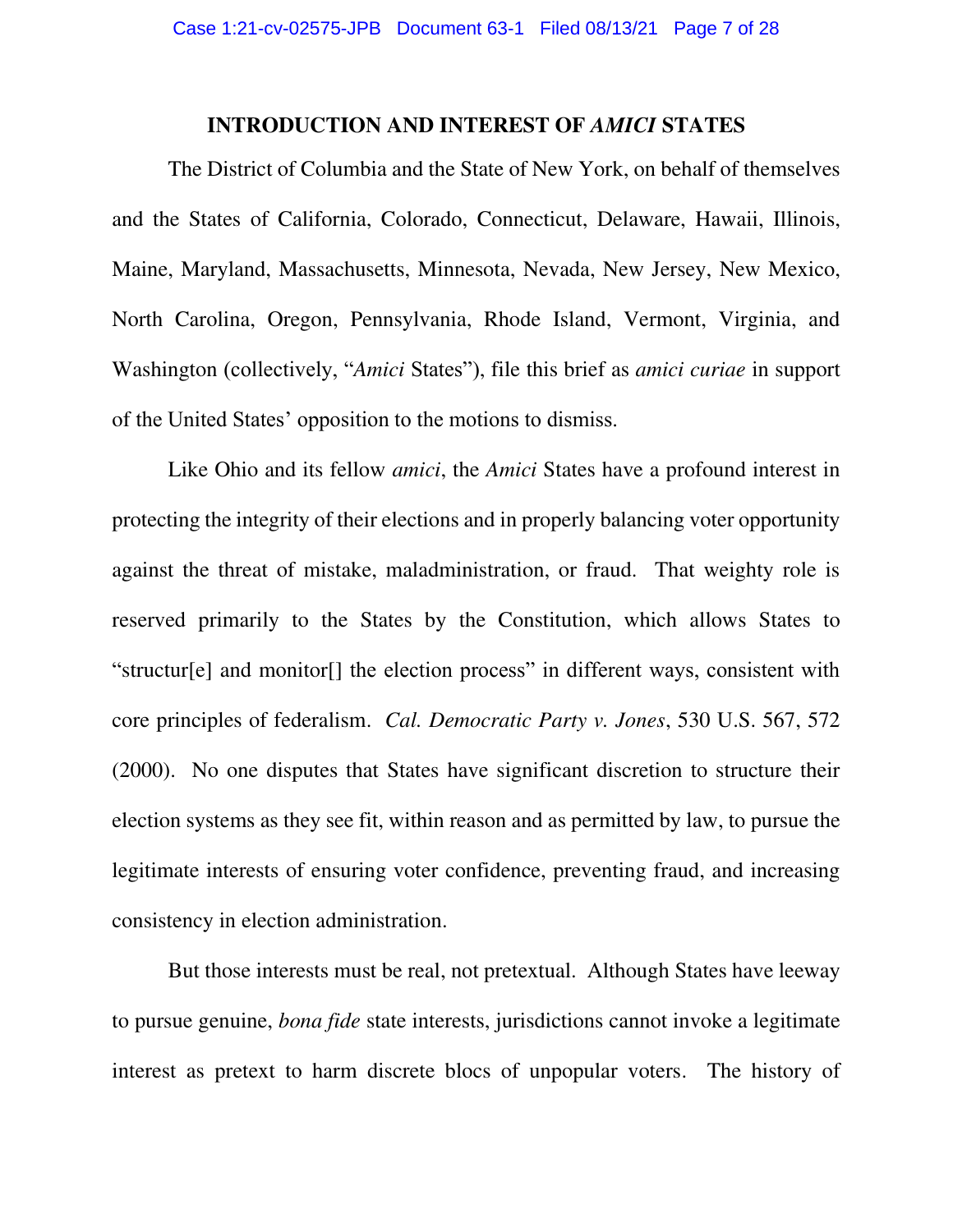#### Case 1:21-cv-02575-JPB Document 63-1 Filed 08/13/21 Page 8 of 28

American democracy is replete with regrettable examples of States doing just that: even indisputably discriminatory disenfranchisement devices, like the poll tax, were once "justified as a means of preventing voter fraud." Orville Vernon Burton, *Tempering Society's Looking Glass: Correcting Misconceptions About the Voting Rights Act of 1965 and Securing American Democracy*, 76 La. L. Rev. 1, 14 (2015); *see generally* Ari Berman, *Give Us the Ballot: The Modern Struggle for Voting Rights in America* (2015).

The United States alleges that Georgia's SB 202 is one such discriminatory law. As the complaint describes, SB 202 constricts many of the voting methods favored by Black Georgians. It does so in the wake of a historic election that saw voters of color exert their electoral power in unprecedented ways. And it was enacted through an atypical legislative process, against the backdrop of substantial racial polarization, in a State with a history fraught with racial discrimination, including in the voting space.

These contextual facts, well-pleaded in the United States' complaint, support a plausible inference that Georgia's true motivation in enacting SB 202 was not a *bona fide* pursuit of election integrity, but instead an unlawful desire to impair the electoral opportunities of Black voters. As explained further below, and contrary to the arguments in Defendants' and Intervenors' motions to dismiss, the United States need not identify any facial or direct evidence of animus to properly plead its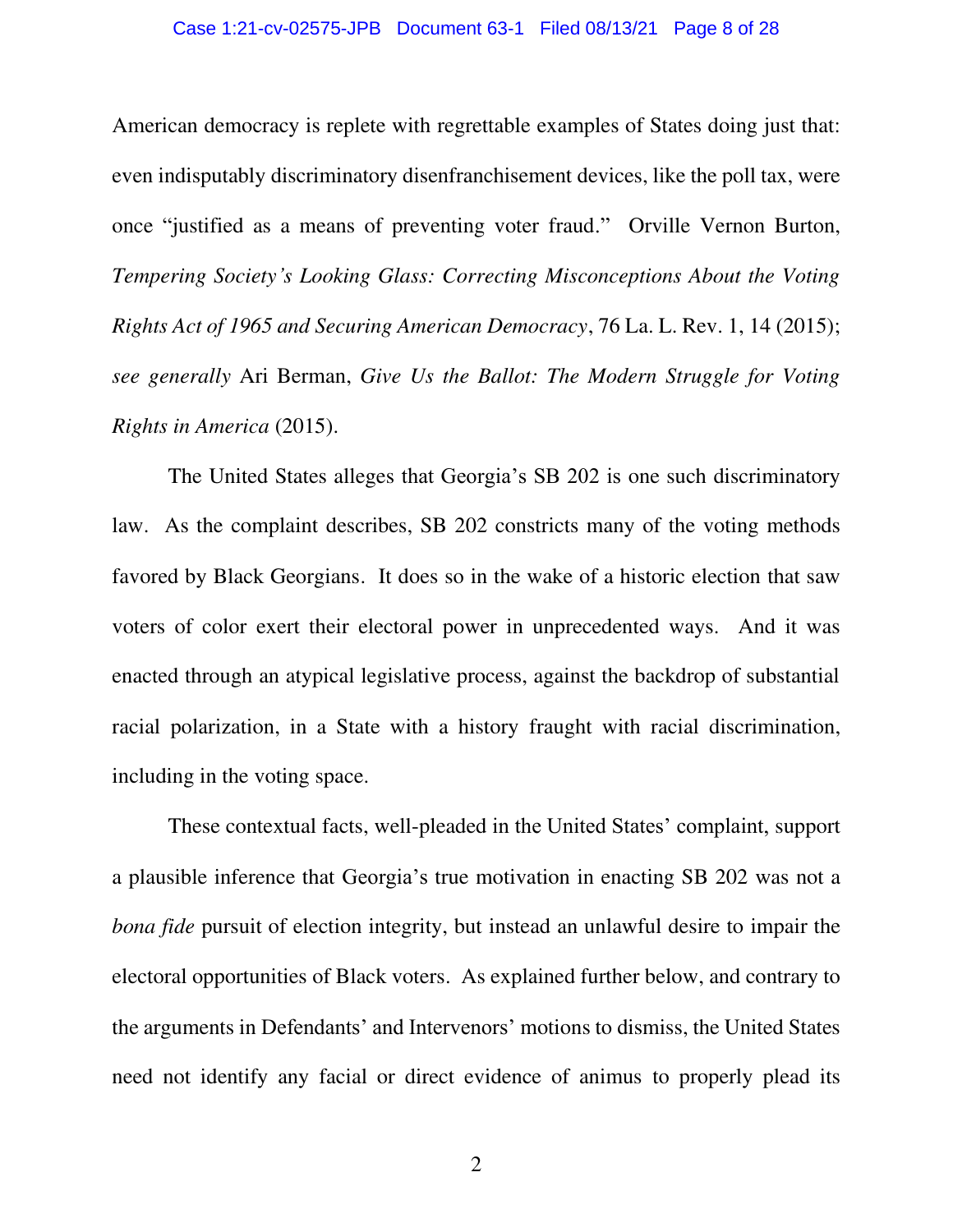#### Case 1:21-cv-02575-JPB Document 63-1 Filed 08/13/21 Page 9 of 28

purposeful discrimination claim. Decades of Supreme Court precedent—forged by states' continued intransigence to racial equality even after the formal dissolution of Jim Crow laws—make clear that plaintiffs can prove unconstitutional or unlawful purpose through circumstantial evidence alone. And far from irrelevant or inflammatory, the wider political, social, and historical context of SB 202 described in the complaint is precisely the sort of contextual evidence that courts routinely rely on—in discrimination cases generally, and in election law cases specifically.

 The plausibility of pretext, moreover, is heightened by SB 202's specific characteristics. As the constitutional actors responsible for "the power to regulate elections," *Sugarman v. Dougall*, 413 U.S. 634, 647 (1973) (citation omitted), the *Amici* States have expertise administering elections and safeguarding the integrity of their democratic systems. Their experience demonstrates that States have myriad ways of genuinely pursuing free and fair elections—and expanding voter opportunity—without running the risk of malfeasance, maladministration, or fraud. It is therefore suspect when a state, like Georgia here, suddenly contracts the available opportunities for minority voters in the name of "fraud prevention," and yet cannot substantiate the risk of fraud or show that it has explored more common safeguards against that risk. SB 202's solution in search of a problem raises the question of whether its justifications are, in fact, the real ones—or if they are instead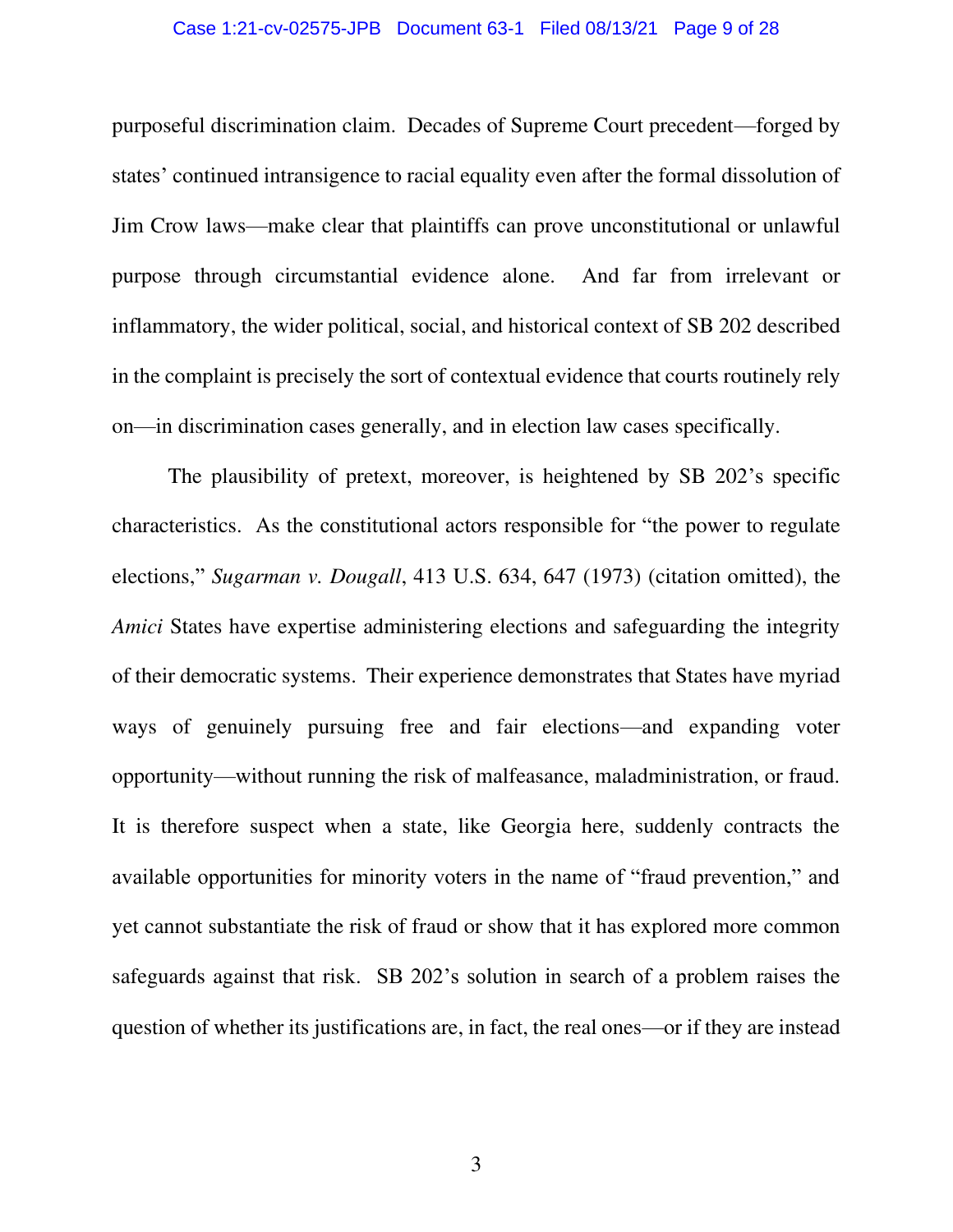pretext for an unlawful desire to diminish the voting opportunities for Georgians of color.

Georgia will have the full opportunity to demonstrate that its interest in election integrity is genuine, and that it passed SB 202 "in spite of," not "because of," its negative impact on Black Georgians' electoral opportunities. *Pers. Adm'r of Mass. v. Feeney*, 442 U.S. 256, 279 (1979). But given the facts alleged in the United States' complaint, that question must be decided on a full record. This Court should deny the motions to dismiss.

### **ARGUMENT**

## <span id="page-9-1"></span><span id="page-9-0"></span>**I. Contextual And Circumstantial Evidence Are Sufficient To Plead Covert Discriminatory Intent.**

The central allegation in the United States' complaint is that Georgia enacted SB 202 with an impermissible discriminatory purpose. According to Defendants and Intervenors, that claim fails because the complaint identifies nothing "discriminatory" in either SB 202's text or stated justifications. They argue that absent smoking-gun evidence of pretext, facial legitimacy is enough to doom the United States' claim at the pleading stage.

Over a century of Supreme Court precedent rejects that position. It is well settled that a litigant pleading a covert discriminatory purpose claim need not identify direct evidence of discrimination at the pleading stage—in the text of the enactment or anywhere else. "The legislature's motivation is . . . a factual question,"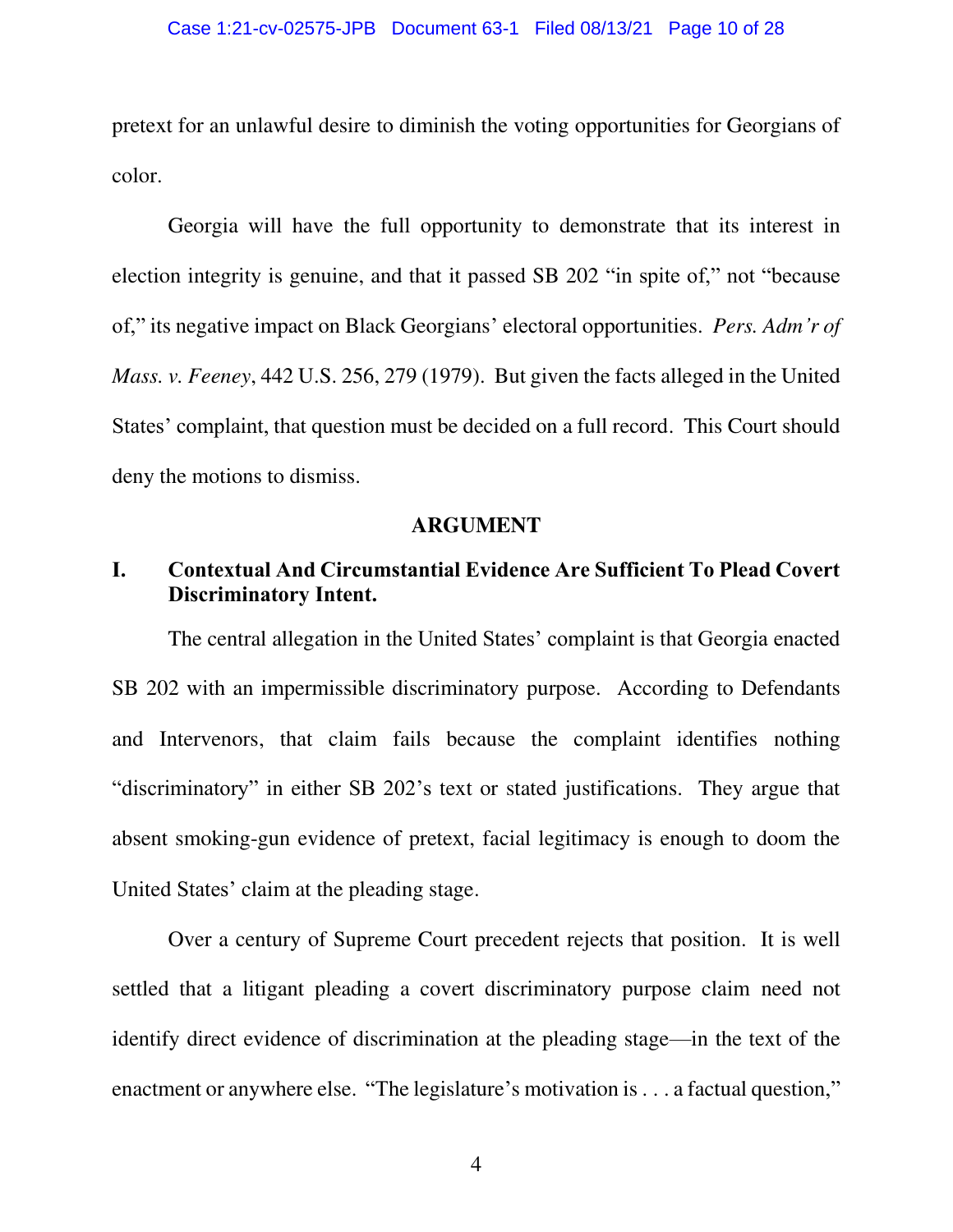*Hunt v. Cromartie*, 526 U.S. 541, 549 (1999), and in resolving that question, "direct and circumstantial evidence are not distinguished; all relevant evidence is to be considered," *Wright v. Southland Corp*., 187 F.3d 1287, 1301 (11th Cir. 1999); *cf. Reeves v. Sanderson Plumbing Prod., Inc*., 530 U.S. 133, 148 (2000) ("[W]e have reiterated that trial courts should not 'treat discrimination differently from other ultimate questions of fact.'" (quoting *St. Mary's Honor Ctr. v. Hicks*, 509 U.S. 502, 524 (1993)). Instead, plaintiffs can (and routinely *do*) plead discriminatory intent by pointing to *circumstantial* facts and context that suggest an impermissible motive—including the political incentives and wider racial dynamics underlying an enactment. Nowhere is this better established than in the context of voting rights and electoral challenges.

To challenge the United States' well-pleaded allegations, Defendants and Intervenors repeatedly point to SB 202's race-neutral text. *See* Georgia Br. 14 ("[T]he proper source for determining the purpose of the statute is the statute's text."); RNC Br. 7 ("The only reliable evidence of the legislature's purpose is the formal findings that the majority voted on and included in SB 202.") (emphasis omitted). But the facial neutrality of SB 202 does not undermine, let alone defeat, a discriminatory *purpose* claim. Bedrock antidiscrimination law makes clear that "acts generally lawful may become unlawful when done to accomplish an unlawful end." *City of Richmond v. United States*, 422 U.S. 358, 379 (1975) (citation and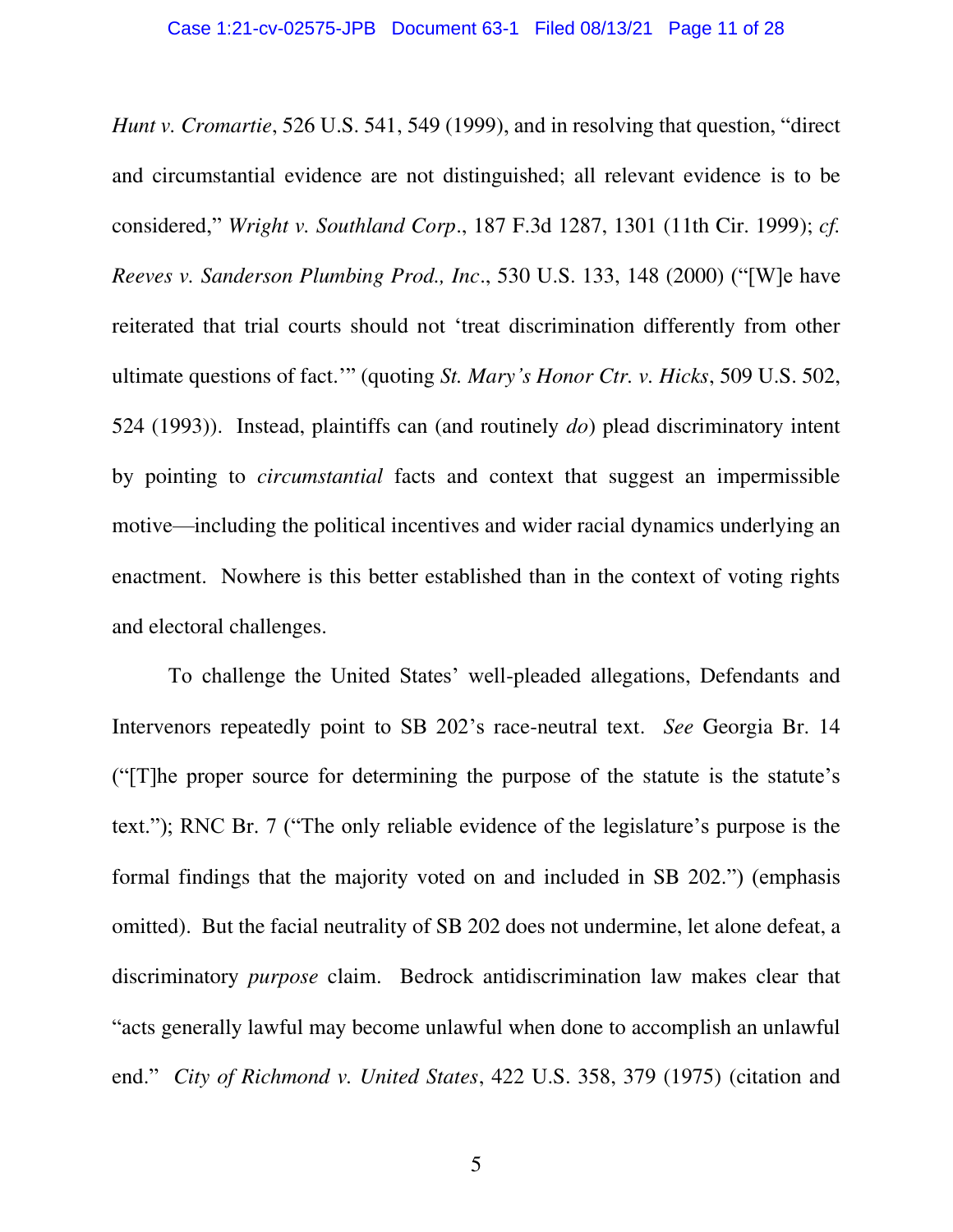#### Case 1:21-cv-02575-JPB Document 63-1 Filed 08/13/21 Page 12 of 28

alteration omitted). However permissible SB 202's text might be if passed in another context, it is invalid if unlawfully motivated by race. *Id.* at 378 (explaining that even otherwise-permissible government action "taken for the purpose of discriminating . . . has no legitimacy at all under our Constitution.").

That fundamental lesson of constitutional law runs as far back as 1886, when the Supreme Court held in *Yick Wo v. Hopkins*, 118 U.S. 356, that government action, even if "fair on its face, and impartial in appearance," is unlawful if motivated by invidious discriminatory intent. *Id.* at 373-74. But *Yick Wo* was an easy case. There, the discriminatory purpose was clear from the ordinance's enforcement, where over 200 Chinese-owned laundries were denied licenses while "all the petitions of those who were not Chinese, with one exception[,] . . . were granted." *Id.* at 359.

As the Supreme Court later explained, though, facially neutral government action so egregious that it is "unexplainable on grounds other than race" is "rare." *Shaw v. Reno*, 509 U.S. 630, 643 (1993) (citation omitted). Instead, discriminatory laws are often couched in race-neutral terms, meaning that judicial inquiry is necessary to explore "the motivation behind official action." *Hunter v. Underwood*, 471 U.S. 222, 228 (1985); *see Washington v. Seattle Sch. Dist. No. 1*, 458 U.S. 457, 484–85 (1982) ("[W]hen facially neutral legislation" is allegedly motivated by impermissible purpose, "an inquiry into intent is necessary to determine whether the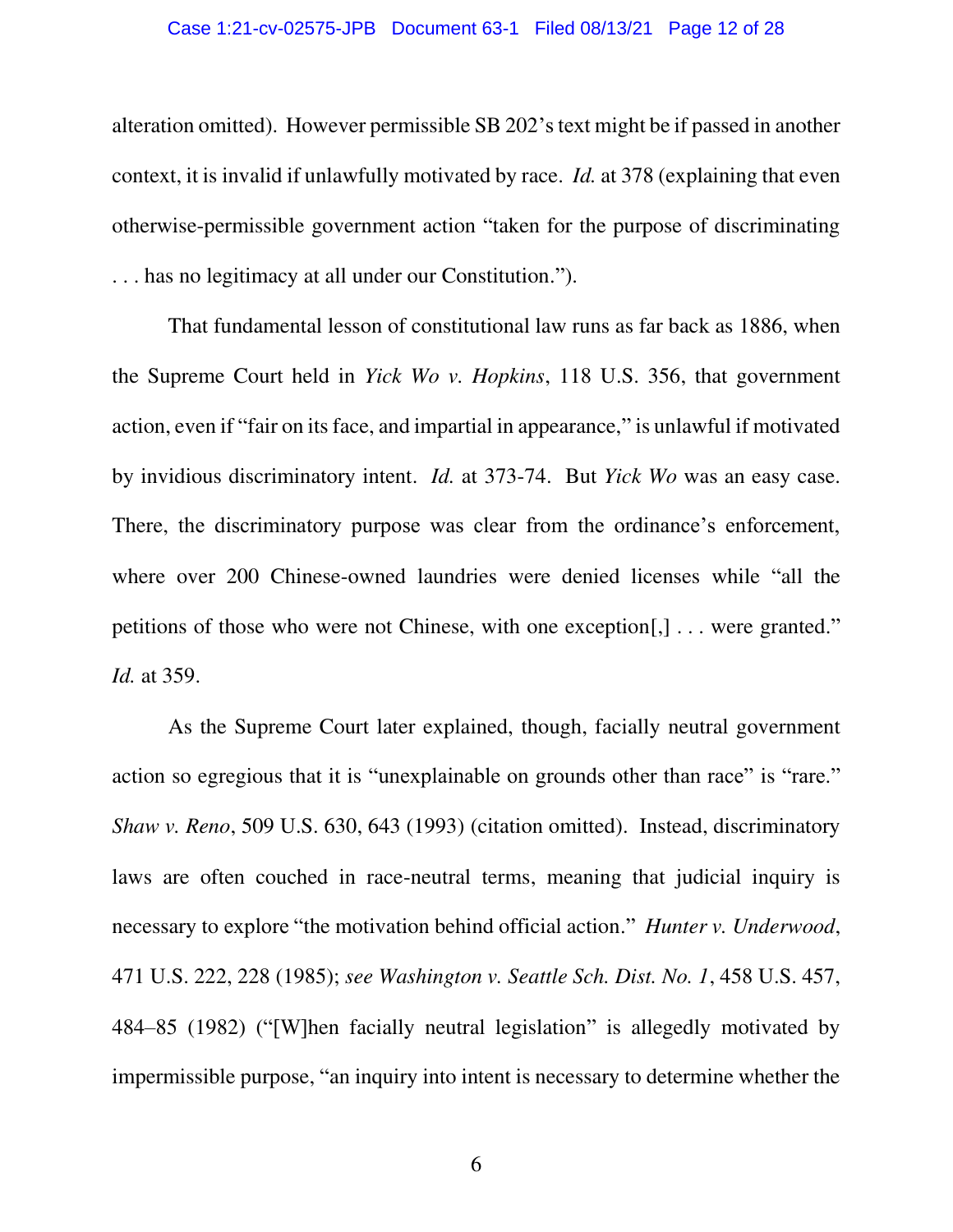#### Case 1:21-cv-02575-JPB Document 63-1 Filed 08/13/21 Page 13 of 28

legislation in some sense was designed to accord disparate treatment on the basis of racial considerations."). By looking to the larger context in which a facially neutral action was taken, "an invidious discriminatory purpose may often be inferred from the totality of the relevant facts." *Washington v. Davis*, 426 U.S. 229, 242 (1976).

The framework for evaluating these claims is well-developed. As the Supreme Court famously explained in *Village of Arlington Heights v. Metropolitan Housing Development Corp.*, 429 U.S. 252 (1977), courts must interrogate the broader context of government action, including circumstantial evidence and larger racial dynamics, when evaluating the possibility that "invidious discriminatory purpose was a motivating factor." *Id*. at 266. These context-specific factors include "[t]he historical background of the [challenged] decision"; "[t]he specific sequence of events leading up to the challenged decision"; "[d]epartures from the normal procedural sequence"; legislative history; and the disproportionate "impact of the official action" on any particular group. *Id*. at 266-67; *see Church of the Lukumi Babalu Aye, Inc. v. City of Hialeah*, 508 U.S. 520, 540 (1993) (extending these factors to Free Exercise Clause jurisprudence).

Nowhere is this framework more established than in voting rights and election cases. For example, *Arlington Heights*'s central insight—that courts can *infer* impermissible purpose or racial motivation from circumstantial evidence and the wider context of government action—undergirds the entire field of redistricting law.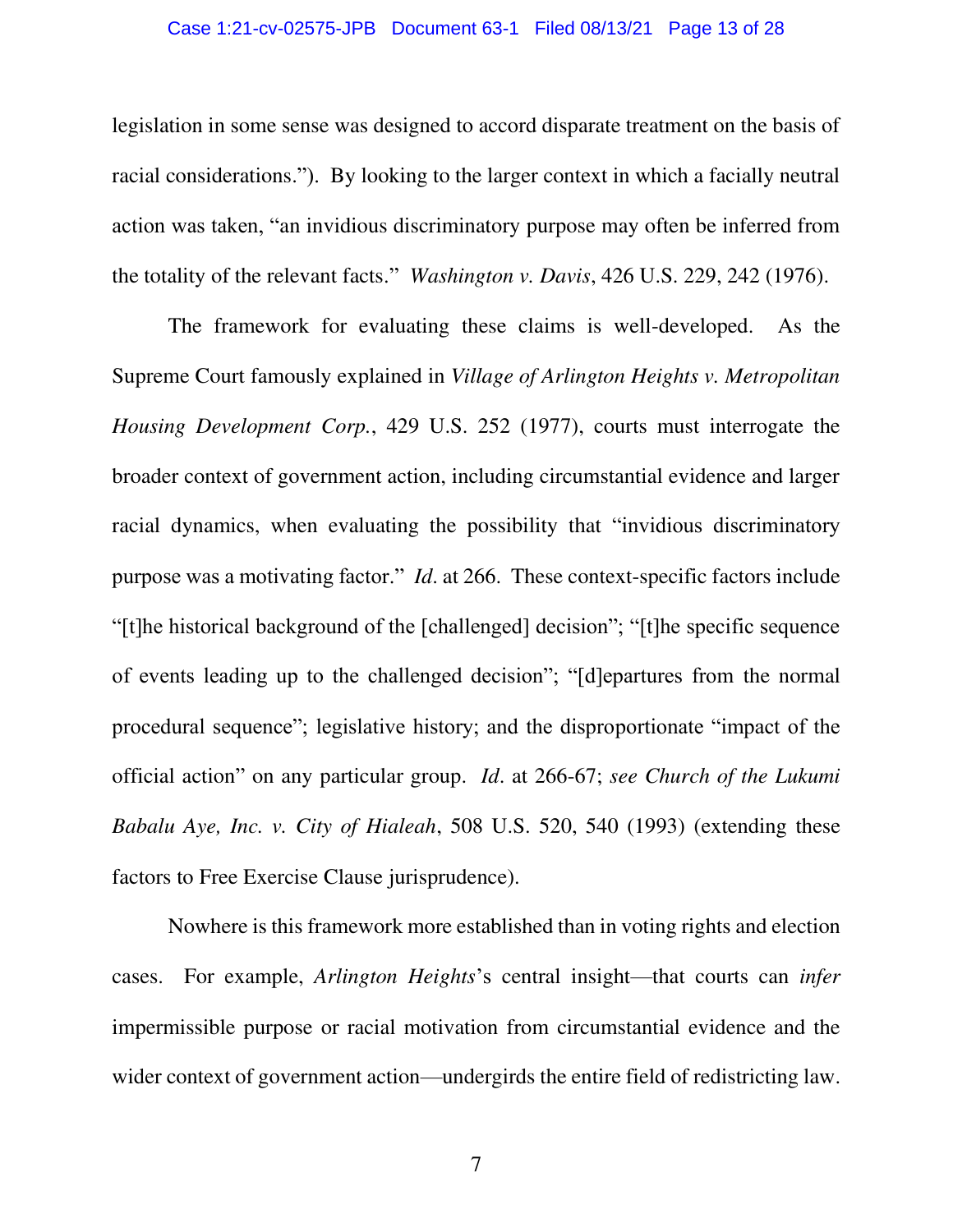In such cases, a plaintiff can show, "through circumstantial evidence of a district's shape and demographics *or* more direct evidence going to legislative purpose, that race was the predominant factor motivating the legislature's decision." *Miller v. Johnson*, 515 U.S. 900, 916 (1995) (emphasis added). And, like *Arlington Heights* itself, redistricting cases routinely look to the wider political climate and electoral incentives for inferring whether race was the "predominant factor" in apportionment. *Id.* at 916-20. "[S]tatewide evidence," for example, "is perfectly relevant," *Ala. Legis. Black Caucus v. Alabama*, 575 U.S. 254, 266 (2015), as is "the 'political, social, and economic legacy of past discrimination,'" *League of United Latin Am. Citizens v. Perry*, 548 U.S. 399, 440 (2006) (quoting *Thornburg v. Gingles*, 478 U.S. 30, 45 (1986)). Indeed, political, social, and historical context is the bread and butter of covert discriminatory purpose claims. *See, e.g.*, *White v. Regester*, 412 U.S. 755, 765-70 (1973) (looking to "a blend of history and an intensely local appraisal of the design and impact of [the challenged redistricting] in the light of past and present reality, political and otherwise"); *Rogers v. Lodge*, 458 U.S. 613, 624-28 (1982) (affirming "an inference of intentional discrimination" based on political responsiveness, socio-economic conditions, and "historical discrimination"); *Easley v. Cromartie*, 532 U.S. 234, 245-53 (2001) (ultimately rejecting claims of racial predominance, but not before analyzing a full record that included analyses of voting patterns and racial political dynamics). True, several of these cases originate from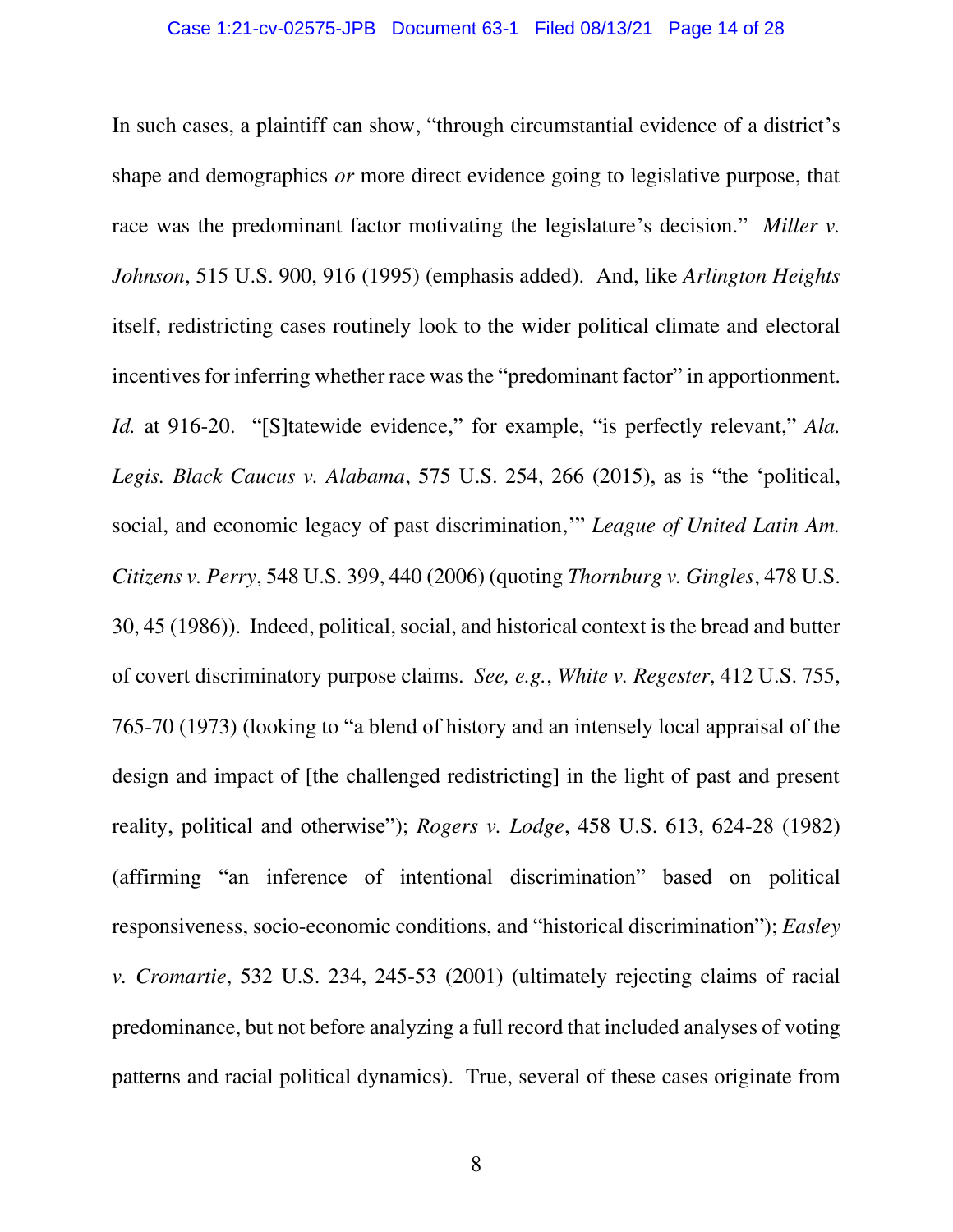#### Case 1:21-cv-02575-JPB Document 63-1 Filed 08/13/21 Page 15 of 28

an older period of American history, where state intransigence to racial equality was both overt and more pronounced. But as the Eleventh Circuit recently explained, "[t]he age of these decisions does not diminish their precedential effect." *Stout by Stout v. Jefferson Cnty. Bd. of Educ*., 882 F.3d 988, 1014 (11th Cir. 2018). Indeed, the Supreme Court applied *Arlington Heights* just this past term in *Brnovich v. Democratic National Committee*, 141 S. Ct. 2321, 2349 (2021).

 In short, courts routinely evaluate claims of discriminatory purpose based on contextual or circumstantial evidence. Nothing requires a party to allege either facial discrimination or direct evidence of invidious purpose to survive a motion to dismiss. The key inquiry at this threshold stage is simply whether, "construing [the facts] in the light most favorable to the plaintiff," *Hunt v. Aimco Properties*, *L.P.*, 814 F.3d 1213, 1221 (11th Cir. 2016), the complainant "has alleged a plausible circumstantial case of racial discrimination," *Ziyadat v. Diamondrock Hosp. Co*., 3 F.4th 1291, 1296 (11th Cir. 2021).

Applying the *Arlington Heights* evidentiary framework, the United States satisfies that test. In support of an inference of racial motive, the complaint lays out in detail Black Georgians' historic mobilization and use of absentee voting; the history of racial polarization and discrimination in Georgia, including the use of facially neutral suppression devices; the disproportionate impact of SB 202 on Black voters, in particular; and the procedural deviations that led to SB 202's enactment.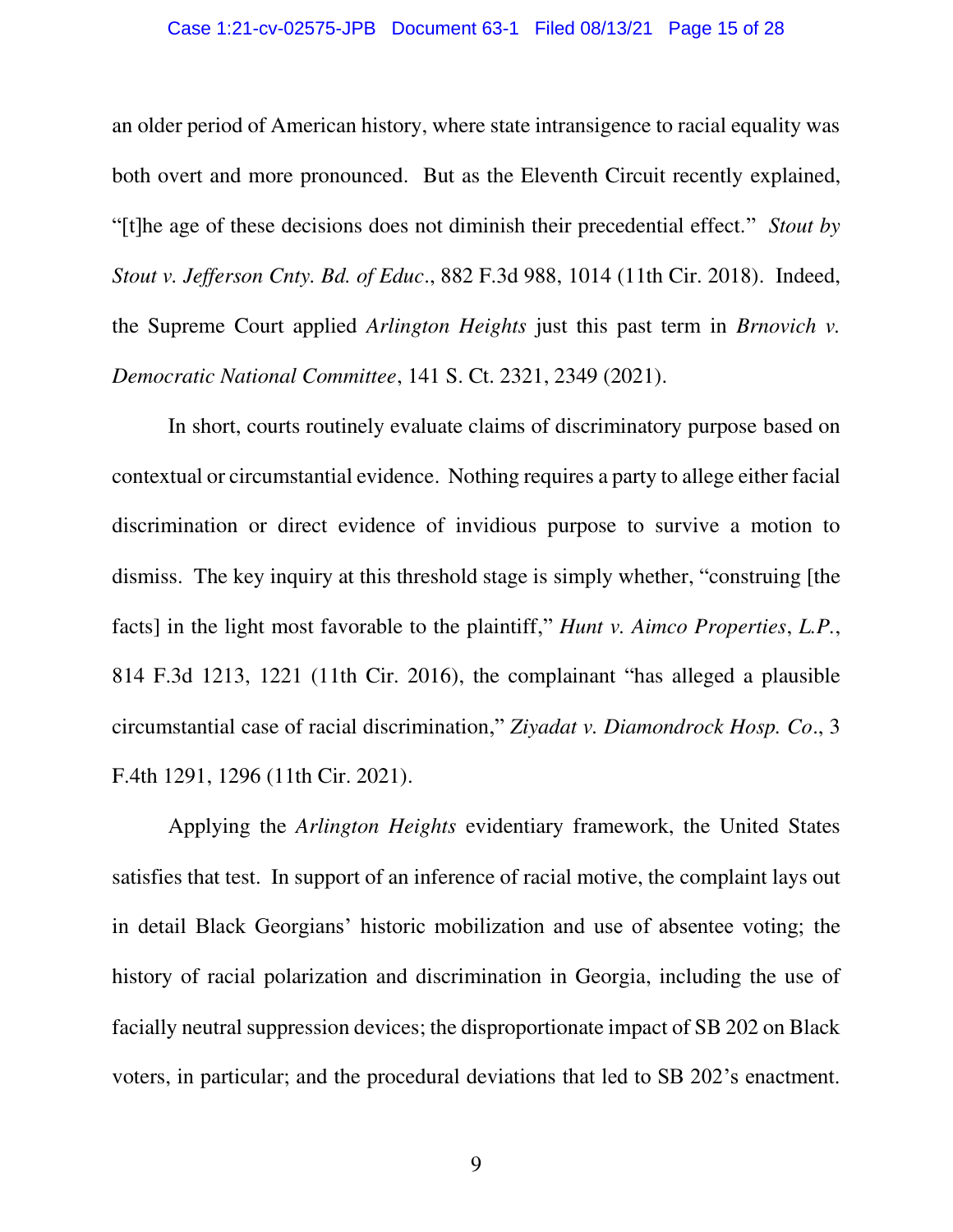Far from "improp[er] and offensive[]," Georgia Br. 17; "irrelevant," RNC Br. 9; or in service of "strained, implausible, and downright offensive inferences," Ohio Br. 27, that wider political and racial context is precisely the sort of "circumstantial" evidence on which the Supreme Court has long relied. And that evidence may "support an inference that the State [acted] with an impermissible racial motive" even when there is "no direct evidence of intent." *Hunt*, 526 U.S. at 548-49. Nothing more is required at the pleading stage.

### <span id="page-15-0"></span>**II. SB 202's Characteristics Heighten The Likelihood Of Pretext.**

 States generally have broad discretion to structure their electoral processes in response to local conditions. *See Jones*, 530 U.S. at 572. As Ohio and its fellow *amici* make clear, our constitutional structure provides discretion for States to play "an active role in structuring elections," and States can choose among various options to ensure that "some sort of order, rather than chaos, is to accompany the democratic processes." *Burdick v. Takushi*, 504 U.S. 428, 433 (1992) (citation omitted). That is why in, say, an *Anderson/Burdick* challenge, courts generally owe deference to a State's choices about the correct balance between legitimate state interests and burdens on the individual right to vote.

 That deference, however, is reserved for legitimate state processes pursuing *bona fide* state interests. Where, as here, there are plausible allegations that facially neutral state choices—although couched in the respectable language of "election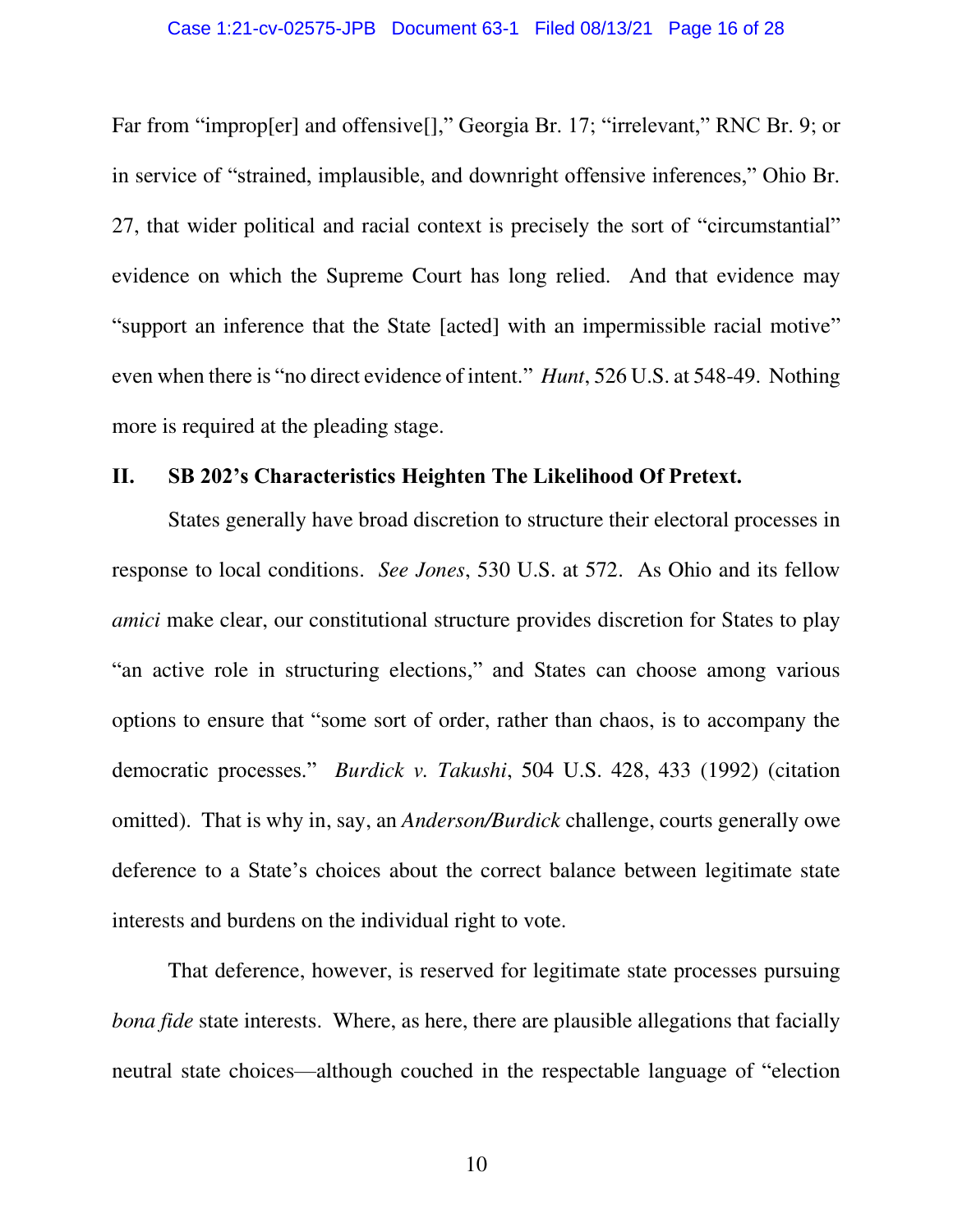integrity"—are really pretext for racial discrimination, courts are entitled to probe a State's choices to determine whether the asserted interest is *bona fide* or pretextual.

Georgia's actual motivations and particular policy choices matter for this inquiry. Although States have leeway to pursue genuine, *bona fide* state interests like election integrity and voter confidence, States cannot choose a particular course *because* it will harm discrete blocs of vulnerable voters. And the mechanisms a state chooses—the means by which they pursue their supposedly legitimate interest—can inform the inquiry into whether an asserted state interest is genuine. Where, as here, a reduction in voting opportunities—particularly for voters of color—is entirely unnecessary to achieve an act's stated goal, the likelihood of pretext is heightened.

Georgia justifies SB 202's retrogression, in part, on "concern[] about allegations of rampant voter fraud" in absentee ballots and drop boxes. Georgia Br. 14; *see* Ohio Br. 15 ("Failing to pass such laws invites election-corrupting fraud."). Ohio, too, asserts that there is an inherent "tension" between providing voters with access to the ballot box and protecting election integrity or voter confidence. Ohio Br. 1. But the *Amici* States' experience demonstrates otherwise. Contrary to Ohio's assertion, it is simply untrue that ensuring the integrity of elections *necessarily* requires imposing "burdens on those who wish to vote." Ohio Br. 1*.* Instead, as the *Amici* States' own experience has shown, voter confidence can be bolstered by actions that increase voter access and remove barriers that would otherwise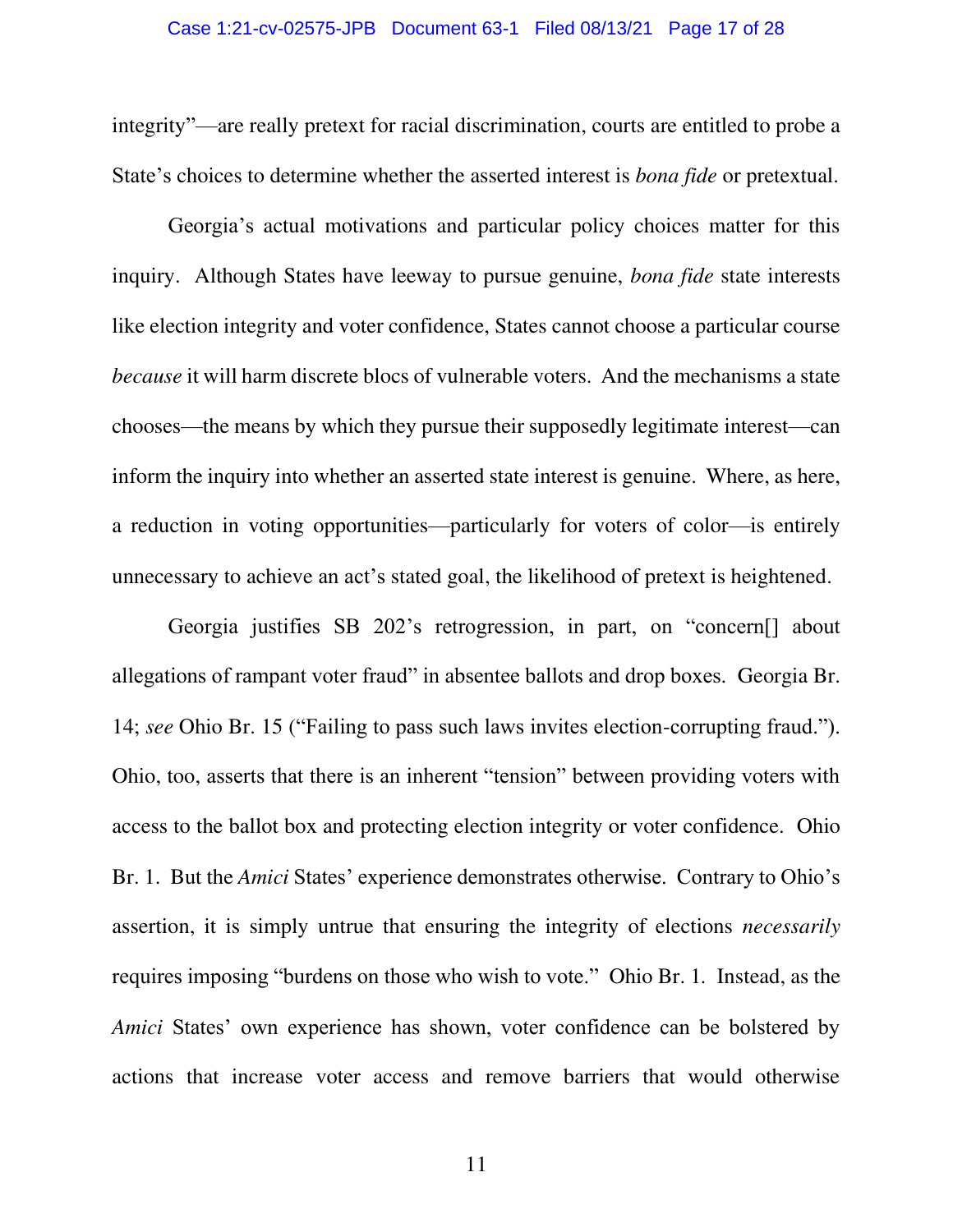#### Case 1:21-cv-02575-JPB Document 63-1 Filed 08/13/21 Page 18 of 28

discourage voting and undermine trust in the electoral process. And the *Amici* States have also adopted meaningful security measures that do not make it harder to vote, but instead employ other methods to identify and redress errors in the voting process. Although each *Amici* State has approached these issues differently, the prevailing trajectory of the *Amici* States' recent election-procedure changes has been toward increased ballot access—without any impact on election security and integrity. SB 202, which decreases ballot access in numerous meaningful ways, stands in stark contrast to this trend.

For example, the *Amici* States have increasingly expanded methods for voters to cast their ballots, going beyond the traditional practice of visiting polling places on Election Day. Since 2001, California has offered all registered voters the option of voting by mail on a permanent basis. Cal. Elec. Code §§ 3001, 3003, 3007. During the pandemic, California also enacted legislation to mail absentee ballots to every registered voter; pending legislation would make this change permanent. Cal. Elec. Code §§ 1500, 3000.5; A.B. 37, 2021-2022 Reg. Sess. (Cal. 2020). Nevada has similarly enacted a law requiring that each active registered voter receive a mail ballot, A.B. 321, 81st Sess. (Nev. 2021), as has Vermont, S.15, Gen. Assemb. (Vt. 2021).

The above measures to increase access to the ballot box do not, as Ohio and Georgia assume, come at the cost of election security. To begin, there is simply no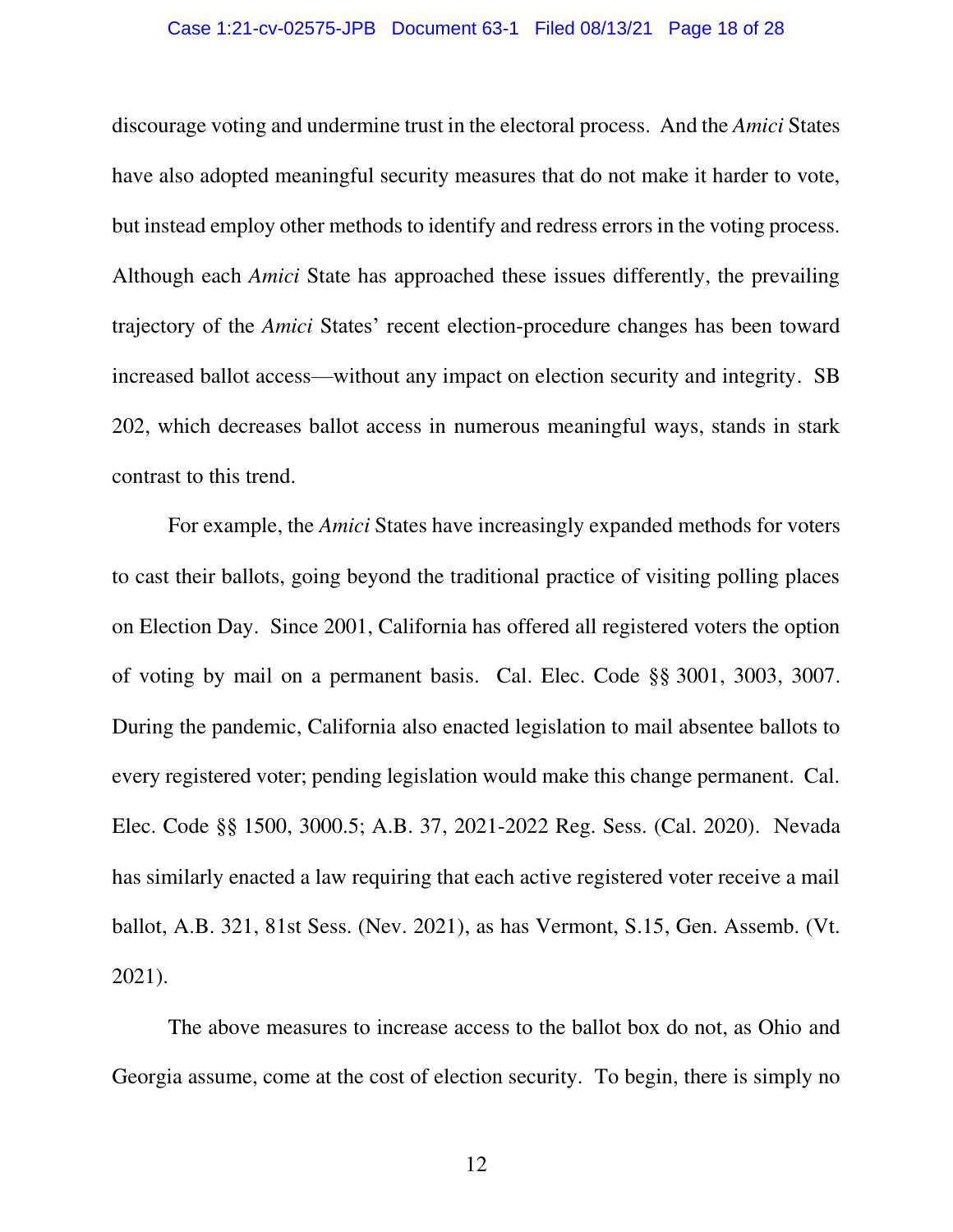evidence that voting by mail threatens the integrity of elections. Five states already conducted all-mail elections before the pandemic: Colorado, Hawaii, Oregon, Washington, and one of Georgia's *amici*, Utah. *See* Colo. Rev. Stat. § 1-5-401; Haw. Rev. Stat. § 11-101; Or. Rev. Stat. § 254.465(1); Wash. Rev. Code  $\S$  29A.40.010; Utah Code  $\S$  20A-3a-202(1). Each managed to do so without encountering widespread fraud. Wendy R. Weiser, *The False Narrative of Vote-by-Mail Fraud*, Brennan Ctr. for Just. (Apr. 10, 2020).<sup>1</sup> A Washington Post analysis of data collected by Colorado, Oregon, and Washington identified only 372 "possible cases of double voting or voting on behalf of deceased people out of about 14.6 million votes cast by mail in the 2016 and 2018 general elections." Elise Viebeck, *Minuscule Number of Potentially Fraudulent Ballots in States with Universal Mail Voting Undercuts Trump Claims About Election Risks*, Wash. Post (June 8, 2020).<sup>2</sup> That amounts to a rate of just 0.0025 percent. *Id.* Data collected by the Heritage Foundation from the five states with universal mail-in voting also found few cases of fraud: only 29 cases of fraudulent votes attempted by mail and 24 cases of duplicative voting or absentee ballot fraud out of nearly *50 million* general election votes cast. Elaine Kamarck & Christine Stenglein, *Low Rates of Fraud in Vote-by-Mail States Show the Benefits Outweigh the Risks*, Brookings (June 2, 2020)

<sup>1</sup> *Available at* https://bit.ly/3iUkbvz.

<sup>2</sup> *Available at* https://wapo.st/2VRGVqc.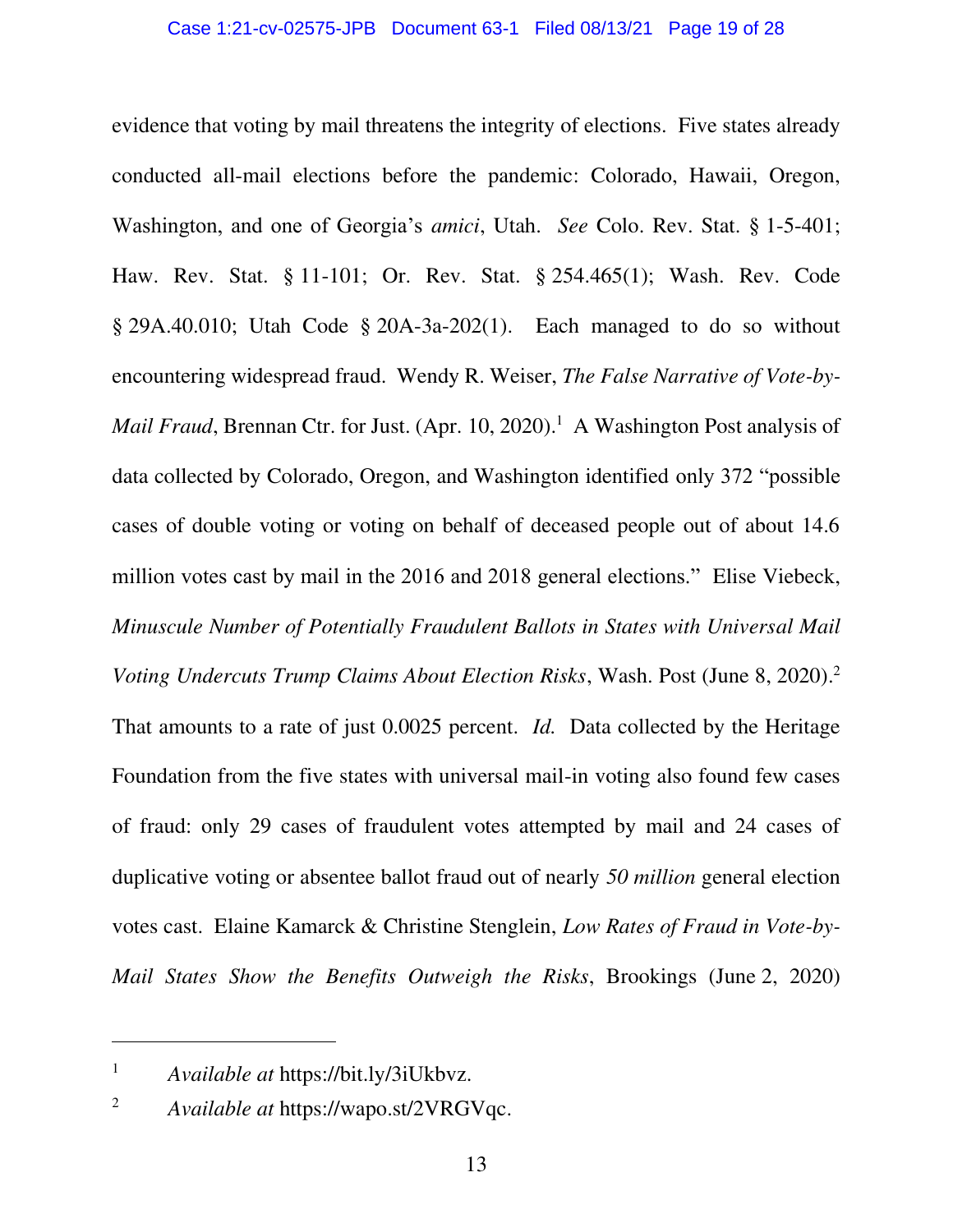(reproducing data from the Heritage Foundation's database).<sup>3</sup> Moreover, a very sizable portion of those states' electorates have historically voted through drop boxes. *See, e.g.*, Edgardo Cortés et al., *Preparing for Election Day: Deadlines for Running a Safe Election*, Brennan Ctr. for Just. (May 11, 2020);<sup>4</sup> Wash. Sec'y of State, *Ballot Drop Box Usage by Year*.<sup>5</sup> Thus, although election integrity is a valid state interest, the risk that absentee-voter or drop-box fraud would actually affect the integrity of any election result is practically zero.

The 2020 Election reaffirmed this conclusion. The Cybersecurity and Infrastructure Security Agency, the expert government agency within the U.S. Department of Homeland Security responsible for evaluating cyber threats, declared that "[t]he November 3rd election was the most secure in American history." Press Release, *Joint Statement from Elections Infrastructure Government Coordinating Council & the Election Infrastructure Sector Coordinating Executive Committees*

<sup>3</sup> *Available at* https://brook.gs/2F4NM7X. The Heritage Foundation caveats that its database is not "exhaustive or comprehensive," *A Sampling of Recent Election Fraud Cases from Across the United States*, Heritage Found., https://herit.ag/3m3hGZF. According to an investigation by USA Today and Frontline, "[f]ar from being proof of organized, large-scale vote-by-mail fraud, the Heritage database presents misleading and incomplete information that overstates the number of alleged fraud instances and includes cases where no crime was committed." Pat Beall et al., *Here's Why Concerns About Absentee Ballot Fraud Are Overhyped*, Frontline (Oct. 20, 2020), https://to.pbs.org/37P80gn.

<sup>4</sup> *Available at* https://bit.ly/2If5AOJ.

<sup>5</sup> *Available at* https://bit.ly/2FkYQxT.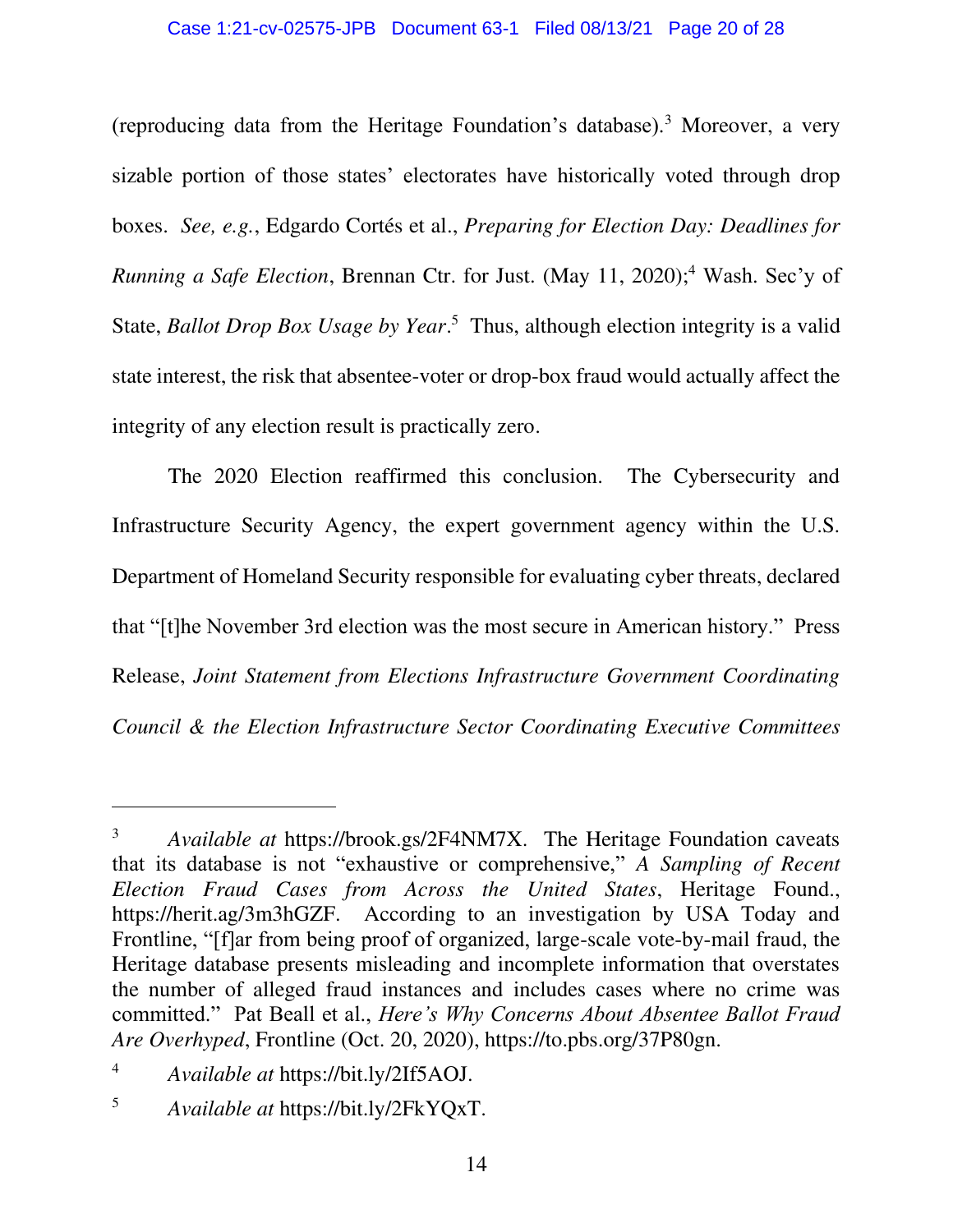(Nov. 12, 2020). $6$  It explained that, while "there are many unfounded claims and opportunities for misinformation about the process of our elections," the agency has "the utmost confidence in the security and integrity of our elections." *Id.* Courts have also uniformly rejected claims of widespread fraud, *see* Colleen Long & Ed White, *Trump Thought Courts Were Key to Winning. Judges Disagreed.*, AP (Dec. 8, 2020) (collecting examples),<sup>7</sup> as has former Attorney General Bill Barr, see Associated Press, *AG William Barr: No Evidence of Fraud That'd Change Election*  Outcome, Atlanta J.-Const. (Dec. 1, 2020).<sup>8</sup> And Georgia-specific claims of fraud have been repeatedly debunked, *see, e.g.*, Mark Niesse, *5 Georgia Election Fraud Claims Explained*, Atlanta J.-Const. (Dec. 14, 2020),<sup>9</sup> including by the Atlanta U.S. Attorney, *see* Amy Gardner & Matt Zapotosky, *U.S. Attorney in Georgia: 'There's Just Nothing to' Claims of Election Fraud, Wash. Post (Jan. 12, 2021).*<sup>10</sup>

Moreover, as the *Amici* States' experience shows, States can address concerns about election security, including from expanded opportunities to vote, without imposing burdens on voters in the first instance. For example, many States print unique bar codes on absentee and mail-in ballot envelopes to prevent the possibility

<sup>6</sup> *Available at* https://bit.ly/39VmfCL.

<sup>7</sup> *Available at* https://bit.ly/3a1TvIC.

<sup>8</sup> *Available at* https://bit.ly/2XbJGU3*.*

<sup>9</sup> *Available at* https://bit.ly/2U9xi64.

<sup>10</sup> *Available at* https://wapo.st/3lWAn4N.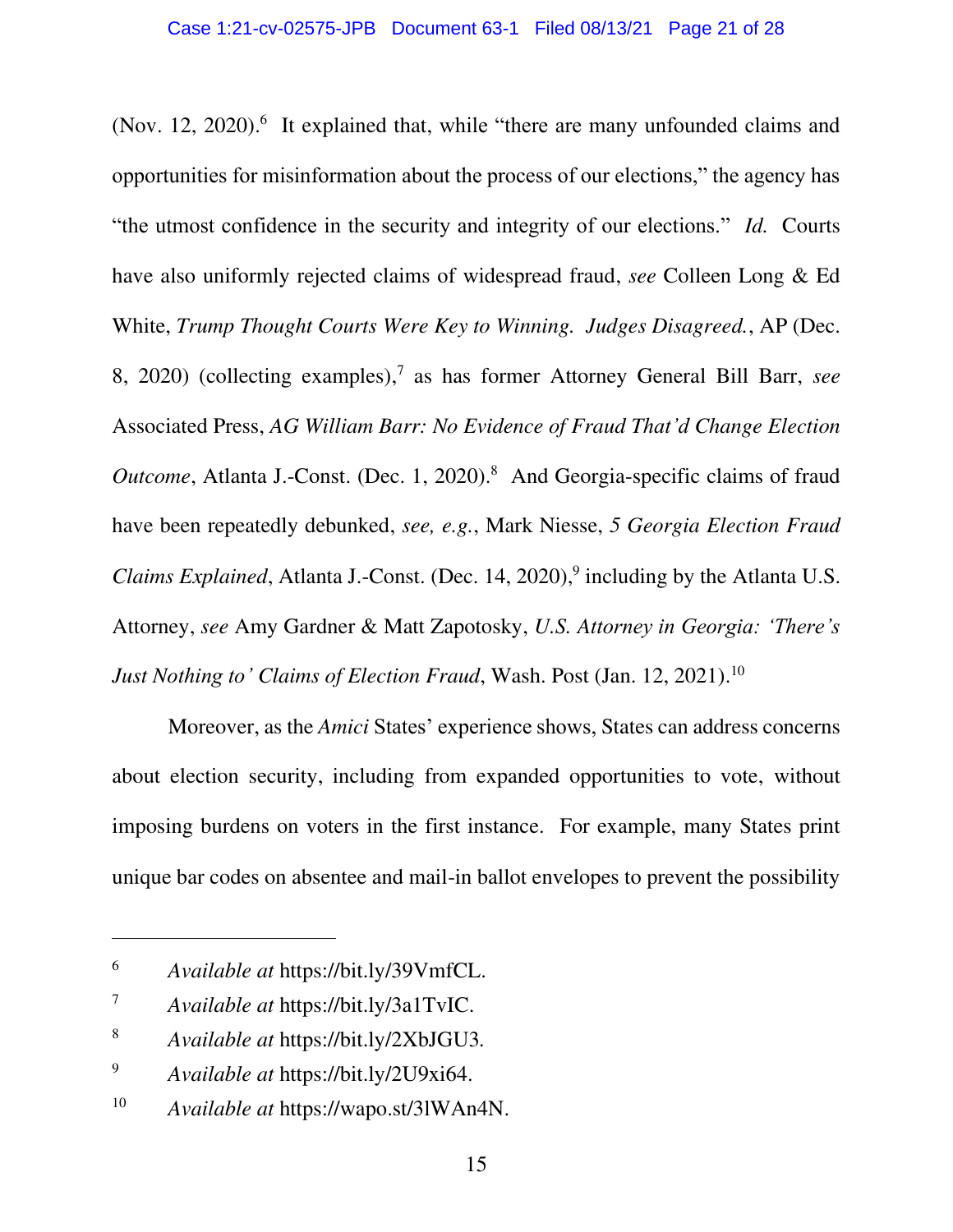of duplicate voting. *See* Cal. Elec. Code § 3017(c) (requiring the establishment of electronic and online tracking of mail ballots); Graham Moomaw, *Virginia Will Require Tracking Codes on All Absentee Ballot Envelopes*, Va. Mercury (Aug. 4, 2020).<sup>11</sup> And the *Amici* States have found that their existing civil and criminal penalties for voter fraud have effectively deterred such wrongdoing. *See, e.g.*, N.Y. Elec. Law § 17-132 (making it a felony to vote more than once or attempt to do so); D.C. Code § 1-1001.14(a) (same).

SB 202, by contrast, makes the deliberate choice to respond to concerns about election security and voter confidence by imposing additional barriers on voters' access to the polls. For example, SB 202 makes it much more difficult for Georgians to vote absentee or by drop box. It prohibits state and local governments from mailing absentee ballot applications to registered voters unless specifically requested for that election. SB 202 § 25. It dramatically shortens the window during which a voter may request an absentee ballot. *Id*. And it curtails the availability of ballot drop boxes, the use of which was particularly popular in counties that contain the State's urban population centers. SB 202 § 26. These choices particularly affect Georgians of color.

<sup>11</sup> *Available at* https://bit.ly/3CC7ssI.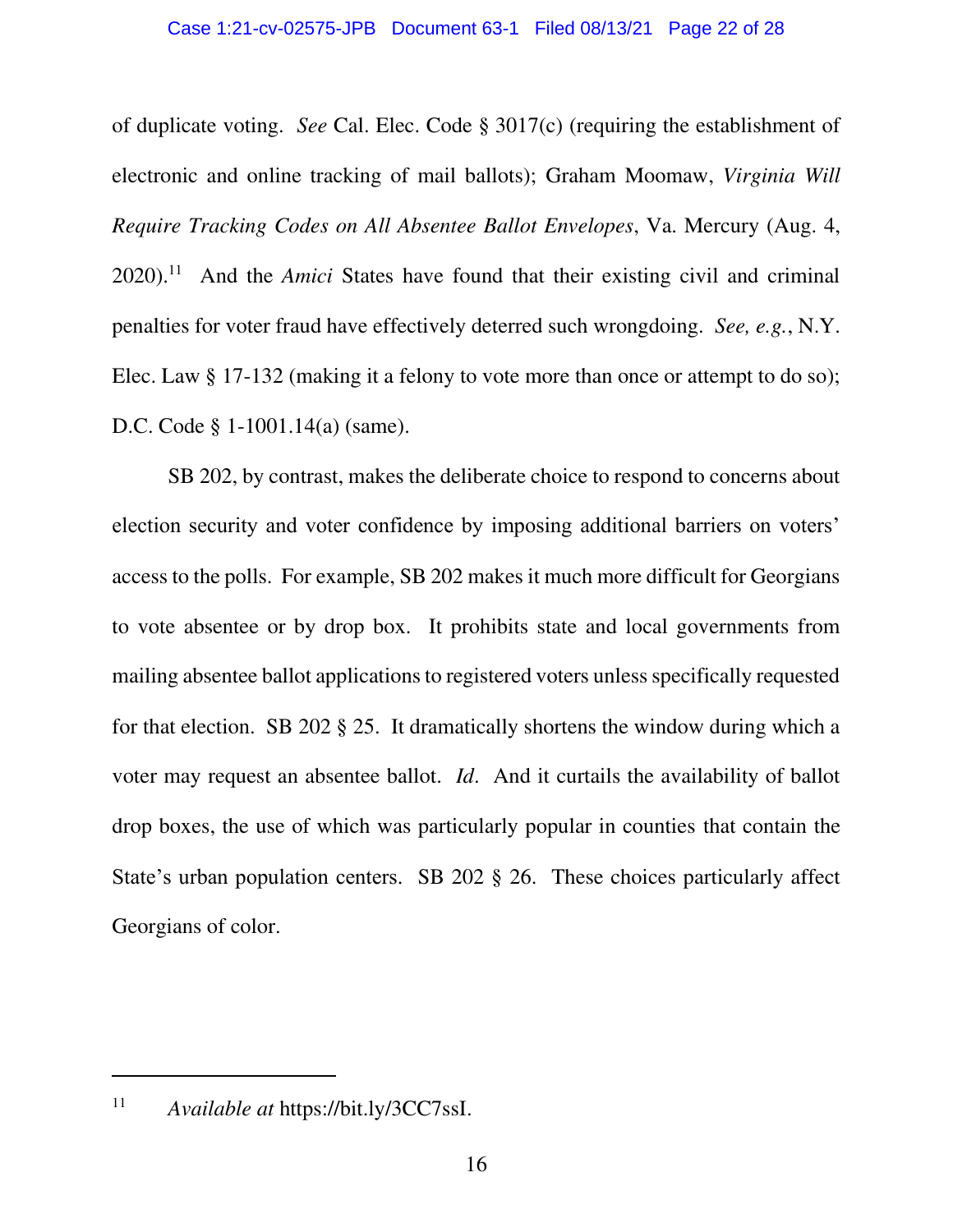Of course, retrogression in voting opportunities, alone, does not automatically establish discriminatory intent. As Ohio's amicus brief explains, States have a "valid interest in protecting 'the integrity and reliability of the electoral process,'" *Crawford v. Marion Cnty. Election Bd.*, 553 U.S. 181, 204 (2008) (quoting *Anderson v. Celebrezze*, 460 U.S. 780, 788 n.9 (1983)), and States may experiment with new forms of voting only to later limit those opportunities as problems emerge. Some of those limitations may disparately affect different populations, and that impact, standing alone, may tell a court little about intent.

But when a state suddenly claws back existing opportunities for voters particularly voters of color after a historic election—without any genuine need or evidentiary basis, courts should pause. Discovery has yet to reveal the precise motivation for Georgia's adoption of these provisions. What the *Amici* States' experience confirms, however, is that those provisions represent an affirmative choice, and none of them are necessary to bolster voter confidence or protect election integrity. The question of *why* Georgia made the policy choices it did in crafting SB 202—including its reversions from the dominant trend of increased voter access is thus one that the parties and this Court must explore. But a lack of fit between a problem and a solution raises legitimate questions about whether the State's public reasons for a statute are its real ones. *Cf. Reeves*, 530 U.S. at 148 (explaining that, in the employment-discrimination context, "a plaintiff's prima facie case, combined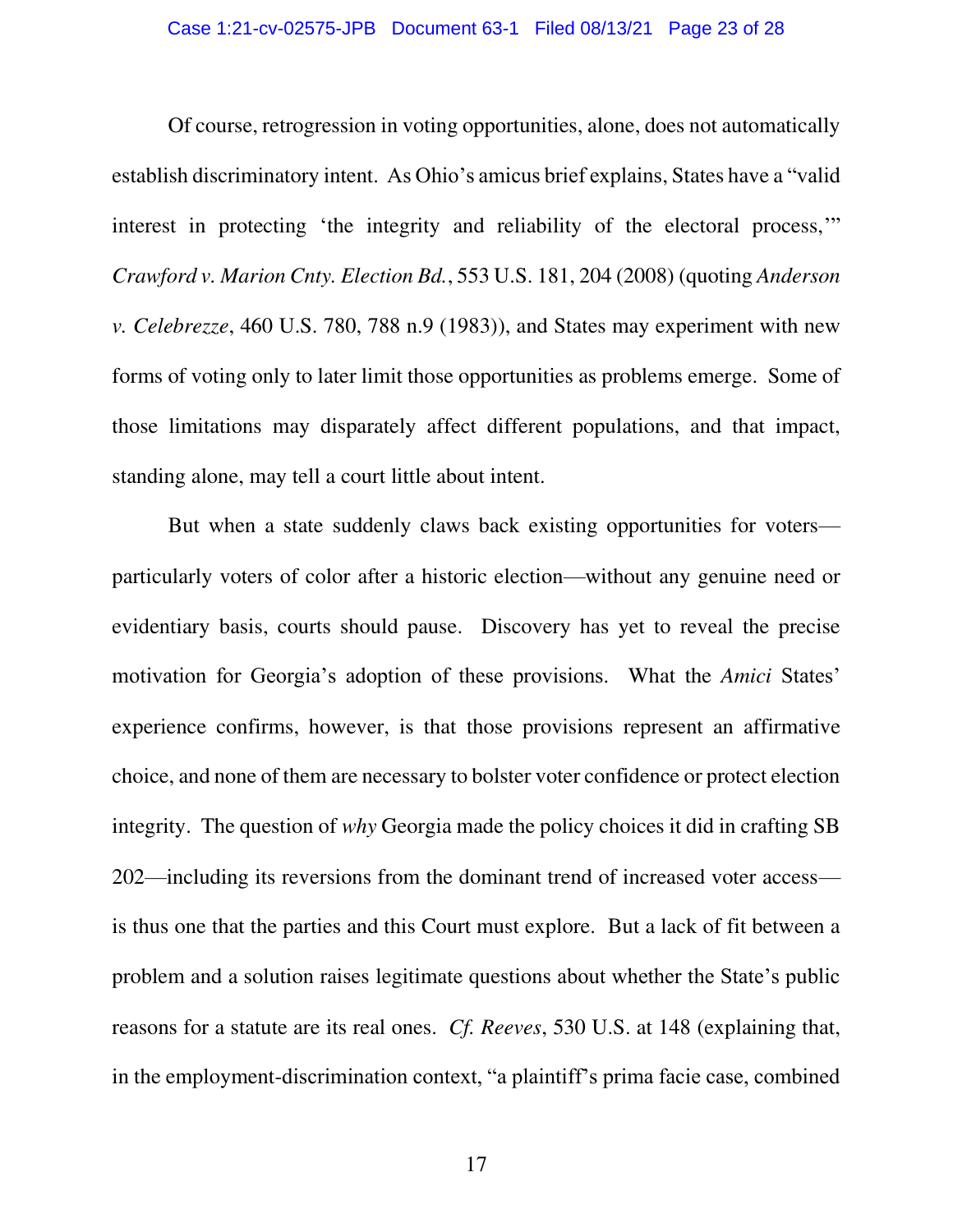with sufficient evidence to find that the employer's asserted justification is false, may permit the trier of fact to conclude that the employer unlawfully discriminated"). Because there is no evidence that the altered aspects of Georgia's electoral system posed any genuine vulnerabilities and, therefore, SB 202's challenged provisions are unnecessary to advance the Act's stated justifications, it is plausible that the Act was motivated by some other, unlawful, purpose.

### **CONCLUSION**

<span id="page-23-0"></span>The Court should deny the motions to dismiss.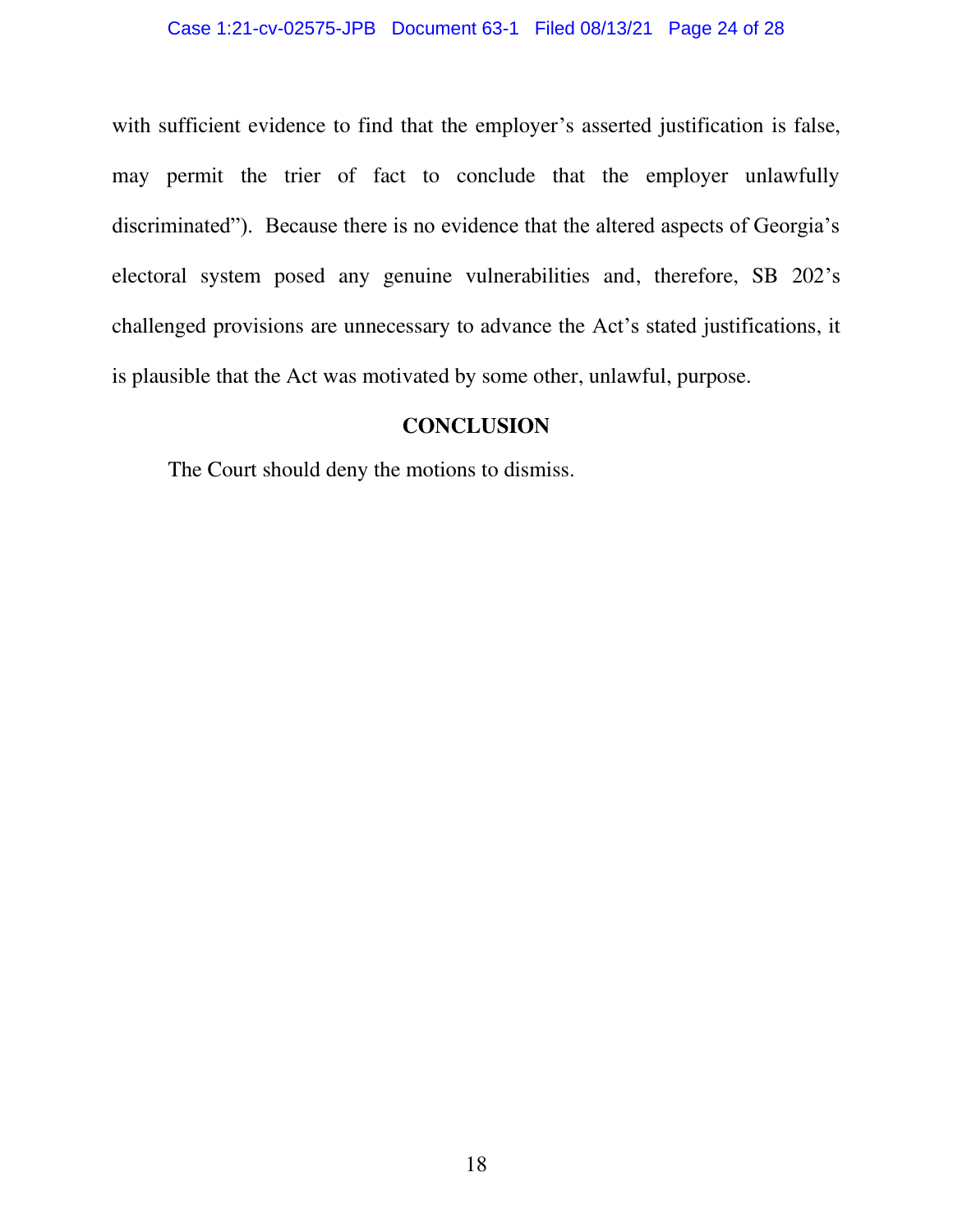Respectfully submitted,

*/s/ Page A. Pate* 

PAGE A. PATE Bar No. 565899 Pate, Johnson & Church, LLC 101 Marietta Street, Suite 3300 Atlanta, GA 30303 (404) 223-3310

*/s/ Loren L. AliKhan*  LOREN L. ALIKHAN (*Pro Hac Vice Pending*) Solicitor General

HARRISON M. STARK (*Pro Hac Vice Pending*) Assistant Attorney General Office of the Solicitor General

Office of the Attorney General for the District of Columbia 400 6th Street, NW, Suite 8100 Washington, D.C. 20001 (202) 727-6287 (202) 730-1864 (fax) loren.alikhan@dc.gov

*/s/ Steven C. Wu* . STEVEN C. WU (*Pro Hac Vice Pending*) Deputy Solicitor General

Office of the Attorney General State of New York 28 Liberty Street New York, NY 10005 (212) 416-6312 steven.wu@ag.ny.gov

August 2021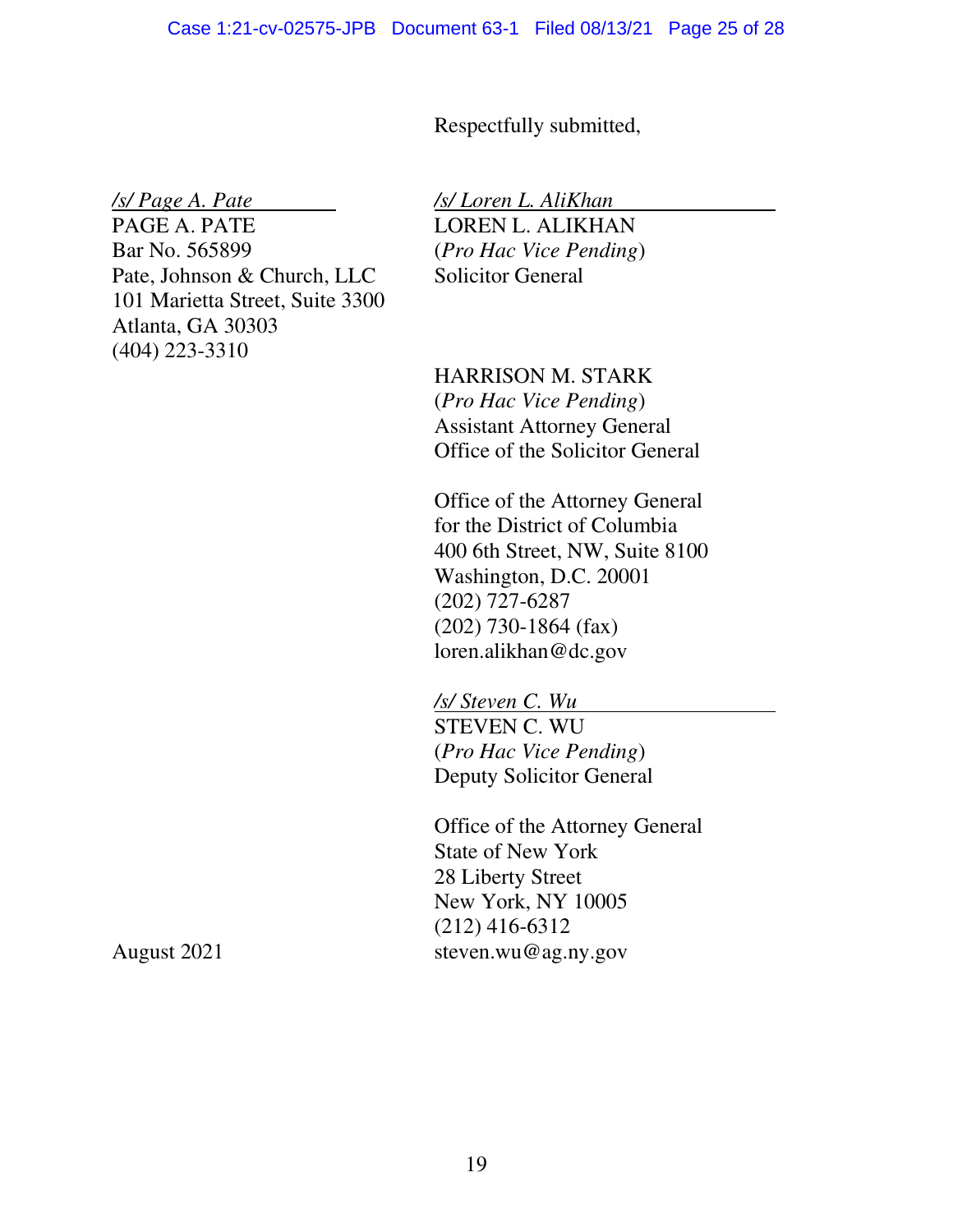### On behalf of:

KARL A. RACINE *Attorney General* District of Columbia

ROB BONTA *Attorney General*  State of California

WILLIAM TONG *Attorney General*  State of Connecticut

CLARE E. CONNORS *Attorney General*  State of Hawaii

AARON M. FREY *Attorney General*  State of Maine

MAURA HEALEY *Attorney General*  Commonwealth of Massachusetts

AARON FORD *Attorney General*  State of Nevada

HECTOR BALDERAS *Attorney General*  State of New Mexico

ELLEN F. ROSENBLUM *Attorney General*  State of Oregon

PETER F. NERONHA *Attorney General*  State of Rhode Island

MARK R. HERRING *Attorney General*  Commonwealth of Virginia LETITIA JAMES *Attorney General*  State of New York

PHILIP J. WEISER *Attorney General*  State of Colorado

KATHY JENNINGS *Attorney General*  State of Delaware

KWAME RAOUL *Attorney General* State of Illinois

BRIAN FROSH *Attorney General*  State of Maryland

KEITH ELLISON *Attorney General*  State of Minnesota

ANDREW J. BRUCK *Acting Attorney General*  State of New Jersey

JOSHUA H. STEIN *Attorney General*  State of North Carolina

JOSH SHAPIRO *Attorney General*  Commonwealth of Pennsylvania

THOMAS J. DONOVAN, JR. *Attorney General*  State of Vermont

ROBERT W. FERGUSON *Attorney General*  State of Washington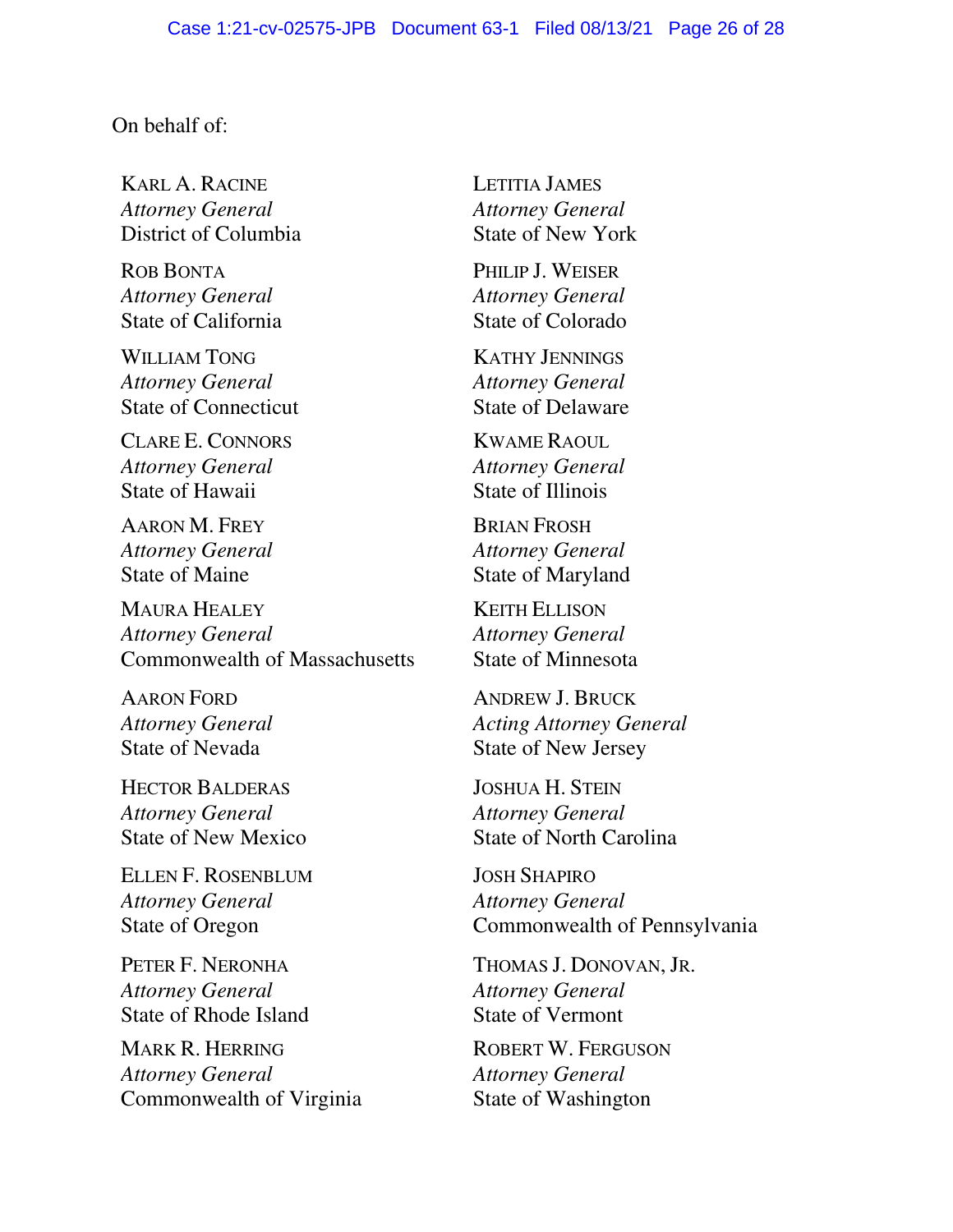# **LOCAL RULE 7.1(D) CERTIFICATION**

As required by Local Rule 7.1(D), the undersigned counsel certifies that this brief was prepared in Times New Roman, 14-point font, in compliance with Local

Rule 5.1.

*/s/ Page A. Pate*  PAGE A. PATE